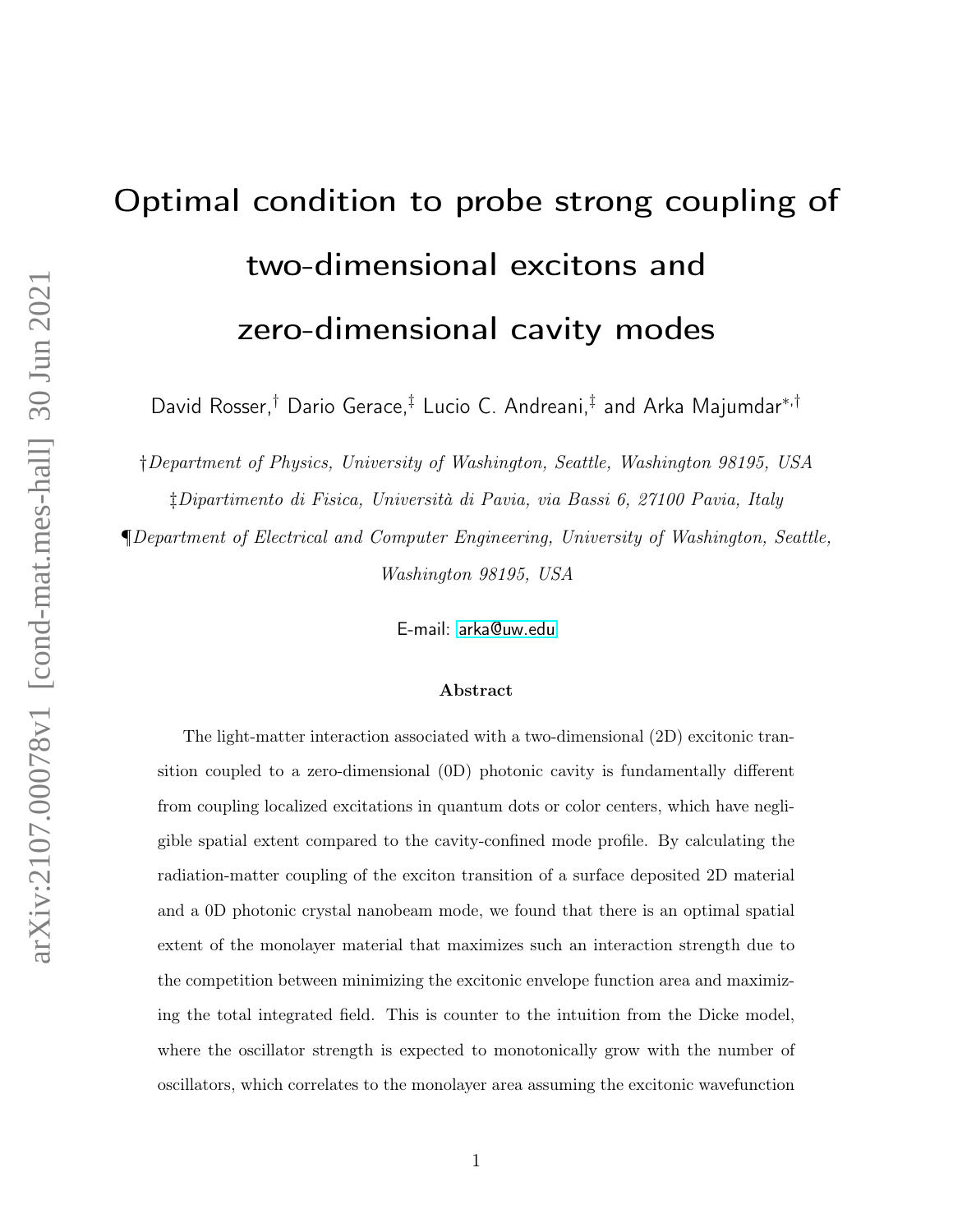is delocalized over the entire quantum well. We also found that at near zero excitoncavity detuning, the direct transmission efficiency of a waveguide-integrated cavity can be severely suppressed, which suggests performing experiments by using a side-coupled cavity to get better performances.

# Introduction

Realizing single-photon nonlinear optics in a scalable platform could revolutionize both classical and quantum information science and engineering.  $1-4$  $1-4$  Among various systems being explored to reach this strongly nonlinear regime, cavity integrated excitonic materials show great promise. Quantum confinement of the exciton wave function provides an enhanced density of states, which allows strong radiation-matter interaction. This interaction can be further enhanced by integrating the material into a wavelength-scale photonic cavity for temporal and spatial confinement of the electromagnetic field. In general, the radiation-matter coupling depends on the dimensionality of both exciton and photon fields, and it has been accurately predicted. [5](#page-15-2) Furthermore, nonlinear interactions, derived from Coulomb contributions among the charged particles, are enhanced due to the quantum confinement, [6](#page-15-3) which holds promise for application of these systems as analog quantum simulators.<sup>[7](#page-16-0)</sup>

To reach this advantageous nonlinear regime, the cavity and the exciton must be strongly coupled, i.e., the coherent coupling strength between the two oscillators should be larger than the system losses. In this regime, the cavity-confined photons and the excitons are hybridized to create a new elementary excitation, known as polariton, whose properties crucially depend on the dimensionality of the exciton and photon degrees of freedom. Strong coupling and subsequent single photon nonlinear optics have been demonstrated in self-assembled quantum dots coupled to zero-dimensional  $(0D)$  cavity systems. <sup>[8](#page-16-1)[–11](#page-16-2)</sup> In a quantum dot, the exciton is confined in all three dimensions, which is often defined a 0D exciton. Similarly, in a photonic crystal defect cavity  $^{12}$  $^{12}$  $^{12}$  or a fiber-distributed Bragg reflector (DBR) cavity,  $^{13}$  $^{13}$  $^{13}$  light is confined in wavelength scale in all three dimensions, making these systems 0D cavities. While such 0D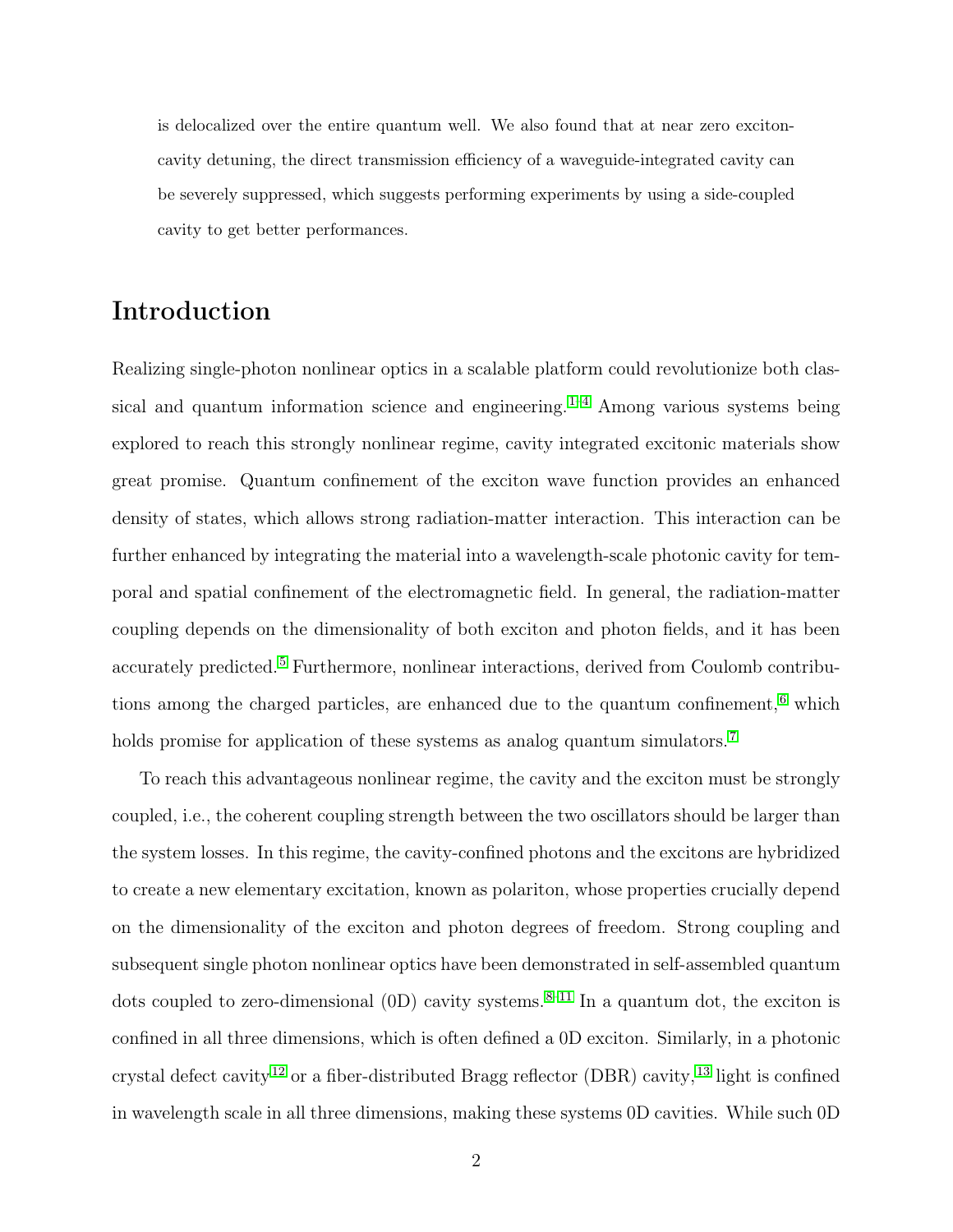polaritons can provide the strongest nonlinearity, arising from the quantum anharmonicity induced by the 0 exciton,  $11,14$  $11,14$  practical limitations, such as dispersionless cavities and the stochastic nature of the quantum dots, prevent the scalability of such a platform. Another well-studied polaritonic system consists of two-dimensional (2D) excitons in quantum wells integrated with 2D cavities, such as a DBR cavity or nonlocal metasurfaces. [15](#page-16-6)[–17](#page-17-0) While many quantum optical effects have been predicted in these 2D exciton-polariton systems, <sup>[18,](#page-17-1)[19](#page-17-2)</sup> the lack of excitonic wave function confinement in all three dimensions precluded a clear observation of single photon nonlinearity, i.e. reaching the regime of polariton blockade under resonant excitation. [20](#page-17-3)

Recently, signatures of single photon nonlinearity have been reported in a III-V quantum well system coupled to an optically confined mode of curved fiber-DBR. [21,](#page-17-4)[22](#page-17-5) While these works provide remarkable proof-of concept demonstrations with promising perspectives,  $^{23}$  $^{23}$  $^{23}$ the in-situ tuning advantage of a fiber-DBR cavity comes at the expense of a larger mode volume as compared to a photonic crystal defect cavity,  $24,25$  $24,25$  as well as an unclear path for scaling to a cavity array. As such, on-chip 0D sub-wavelength mode volume cavities coupled to a 2D excitonic transition can simultaneously provide a large light-matter interaction and a clear path to a scalable architecture. However, strong coupling between such an on-chip 0D cavity mode and 2D exciton has not been demonstrated, yet. A primary difficulty to achieve such an accomplishment has proven to be the inevitable deterioration of quantum well excitons due to etching, when inorganic semiconductor material platforms are used. This problem can be alleviated by using atomically thin van der Waals materials, such as transition metal dichalcogenides (TMD), as they can be transferred on a pre-fabricated photonic crystal cavity. However, even though these materials have long been integrated with 0D on-chip photonic crystal defect cavities, <sup>[26,](#page-17-9)[27](#page-18-0)</sup> till date there has been no report on radiation-matter strong coupling.

In this work, we theoretically analyze such a system to elucidate the conditions allowing to experimentally probe the strong coupling regime between 2D excitons and the 0D cavity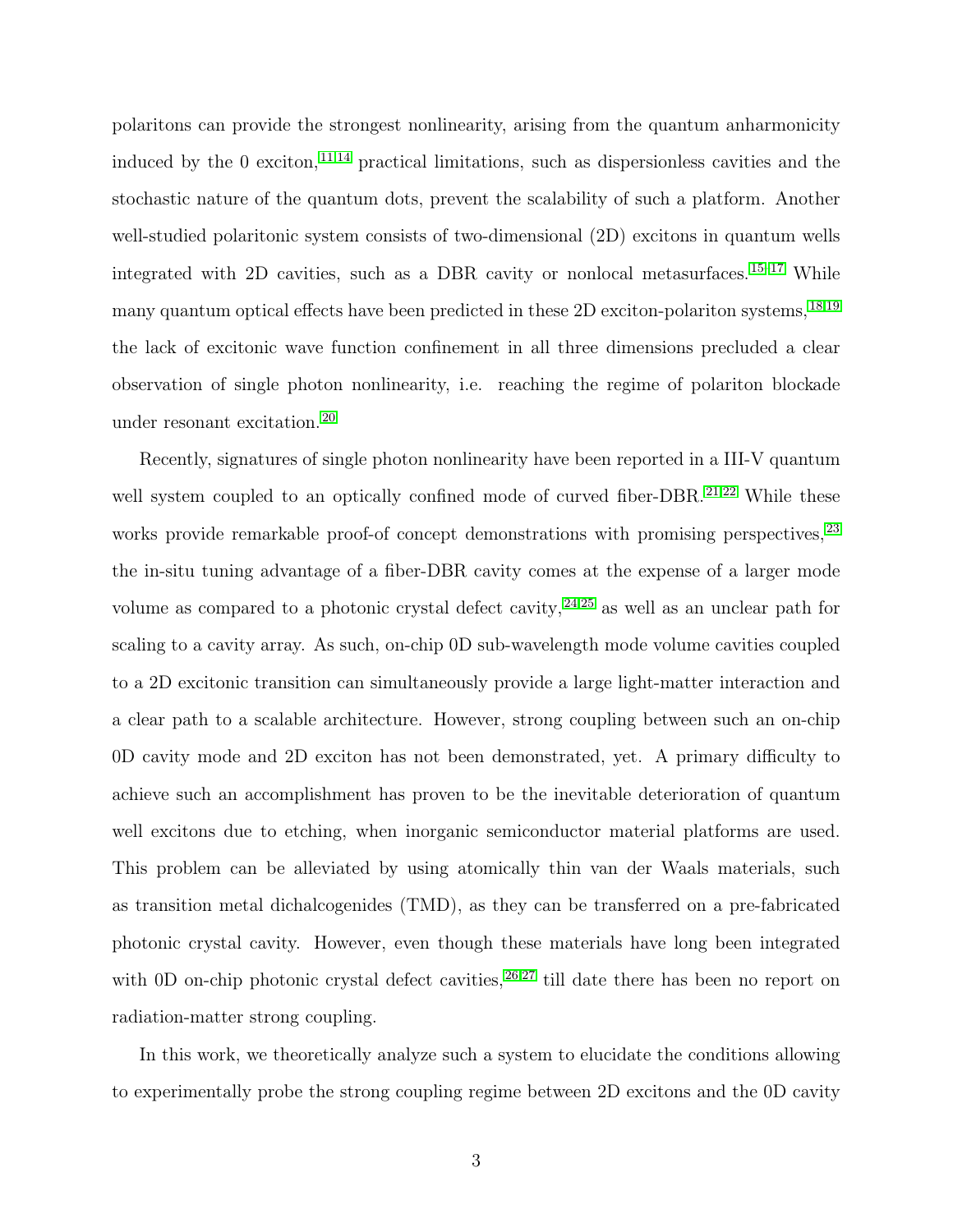mode of a sub-wavelength photonic nanocavity. More specifically, we considered the neutral exciton in a monolayer TMD, such as MoSe<sub>2</sub>, deposited on a SiN photonic crystal nanobeam cavity as a model system to be quantitatively analyzed. We have numerically calculated the radiation-matter coupling depending on the specific near field profile of the confined mode, and we show that there is an optimal spatial coverage of the 2D exciton in such 0D cavity when the light-matter interaction is maximized. Additionally, applying an input-output approach to calculate the cavity transmission, we show that due to the absorption from 2D material, the cavity transmission drops significantly for a resonant exciton-photonic crystal cavity system. By exploiting side coupling between a waveguide and the cavity containing the excitonic material, strong coupling could be probed in a transmission configuration.

# Theoretical model

A 2D exciton coupled to a 0D cavity mode in the weak excitation regime can be modeled with the phenomenological Hamiltonian describing two coupled oscillators (in a frame rotating at the frequency of an external pump laser)  $28,29$  $28,29$ 

<span id="page-3-0"></span>
$$
H_{XC} = \hbar \Delta_{XL} \hat{a}^\dagger \hat{a} + \hbar \Delta_{CL} \hat{c}^\dagger \hat{c} + \hbar g (\hat{a}^\dagger \hat{c} + \hat{c}^\dagger \hat{a}). \tag{1}
$$

with a coherent exciton-cavity coupling rate g, where  $\Delta_{XL} = \omega_X - \omega_L$  and  $\Delta_{CL} = \omega_C - \omega_L$  are the detunings of the excitonic transition  $(\omega_X)$  and cavity mode  $(\omega_C)$  from the laser frequency  $(\omega_L)$ , respectively;  $\hat{a}(\hat{c})$  is the bosonic annihilation operator for the exciton (cavity) mode. We are only concerned with the exciton mode with the same spatial wave function as the cavity mode due to the limited dispersion of a 0D cavity. [20](#page-17-3) Hence, we neglect the in-plane momentum distribution of the 2D exciton in our model.

We estimate the light-matter interaction strength  $g$  between the 2D exciton and the 0D cavity by noting that the dielectric function of monolayer  $MoSe<sub>2</sub>$  can be modeled as a Lorentzian oscillator  $\varepsilon(\omega) = \varepsilon_b + \frac{A}{\omega_{\omega}^2 - \omega^2}$  $\frac{A}{\omega_X^2 - \omega^2 - i\gamma_X \omega}$ ,<sup>[30](#page-18-3)</sup> where  $\varepsilon_b = 26$  is the background dielectric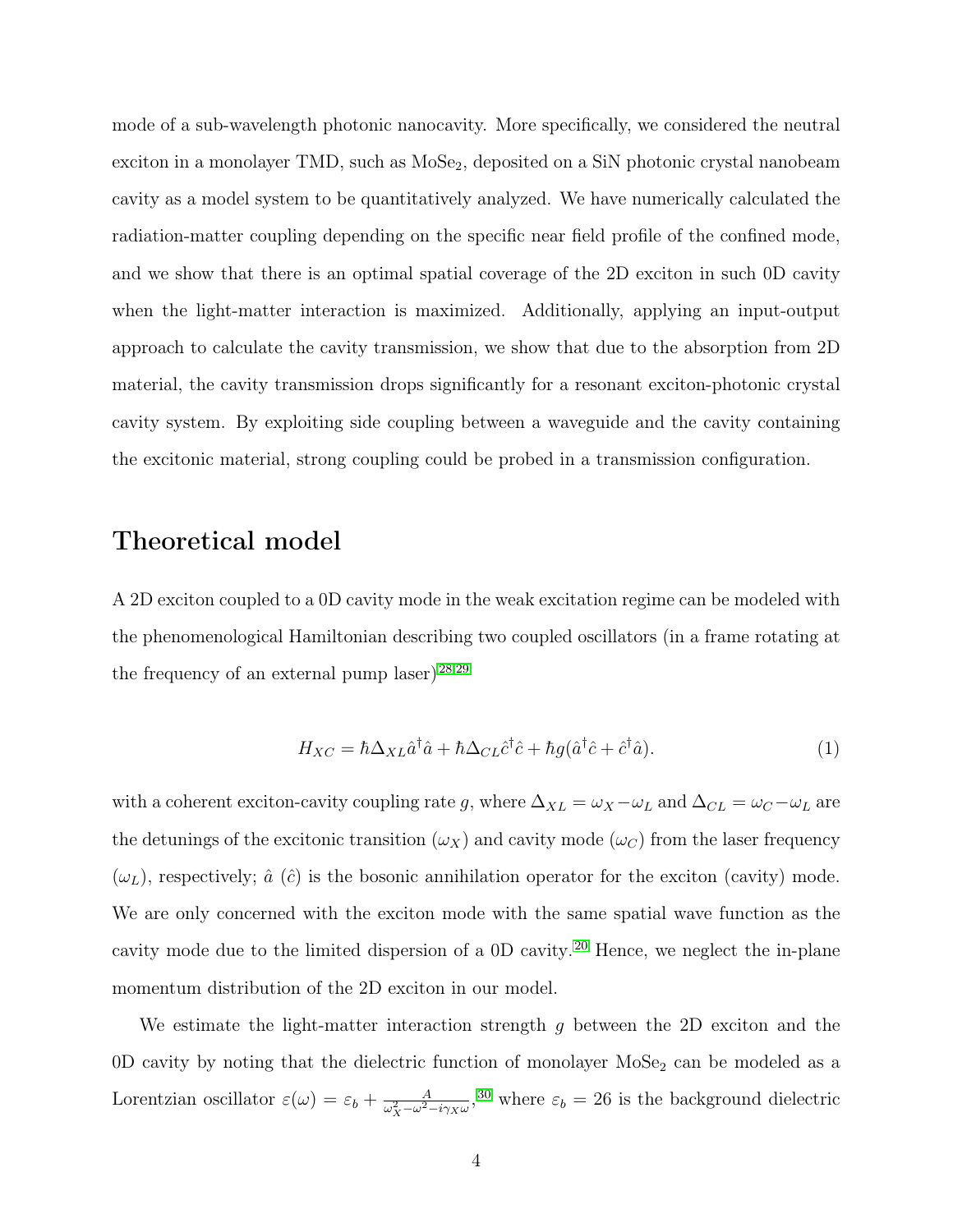constant of the TMD layer,  $31$  which results in a perturbative shift of the cavity resonance; A is an "effective" oscillator strength having dimensions of a squared energy,  $\omega_X$  is the energy of the excitonic transition (with  $\hbar = 1$ ), and  $\gamma_X$  is the total exciton loss rate (including both radiative and non-radiative contributions). In the following, we fix  $A = 0.4$  eV<sup>2</sup> as a representative value from experimental reflectivity measurements. [30](#page-18-3) By treating the monolayer TMD as a delocalized semiconductor quantum well exciton in a dielectric medium coupled to a confined optical mode of the cavity a concise expression for the light-matter coupling energy can be derived (App. A).

<span id="page-4-1"></span>
$$
g = \frac{\sqrt{A}}{2} \sqrt{\frac{L_z}{L_{\text{eff}}}}.\tag{2}
$$

A is the effective oscillator strength contained in the dielectric constant,  $L_z$  is the thickness of the monolayer material, and  $L_{\text{eff}}$  is a length scale defined by the competition between minimizing the excitonic envelope function area and maximizing the total integrated field.

<span id="page-4-0"></span>
$$
L_{\text{eff}} = \left(\frac{1}{L_x L_y} \int_0^{L_x} dx \int_0^{L_y} dy \left[\mathbf{E}_{norm,x}^{(2D)}(x,y) + \mathbf{E}_{norm,y}^{(2D)}(x,y)\right]\right)^{-2}
$$
(3)

 $L_x(L_y)$  is the length (width) of the integrated monolayer material (Fig. [1b](#page-6-0)) and  $\mathbf{E}_{norm,x}^{(2D)}$  $(\mathbf{E}_{norm,y}^{(2D)})$  is the normalized electromagnetic field in the x  $(y)$  direction.

While this formalism can be applied to any extended 2D coherent media in confined cavity geometries, we illustrate this result assuming parameters appropriate for a  $M_0Se_2$ monolayer deposited on a SiN nanobeam cavity, because such a system can be readily fabricated in practice. [32](#page-18-5) Using a finite difference time domain (FDTD) electromagnetic solver (from Lumerical-Ansys), we calculate the cavity field profile (Fig. [1b](#page-6-0)) to be used into Eq. [3](#page-4-0) with a resonance at  $\omega_C/2\pi = 395.777$  THz (wavelength of 757 nm) (Appendix B). Taking the effective thickness of the monolayer material to be equal to the measured one,  $t_{\mathrm{MoSe}_2} = 0.7$ nm, we find a maximal value for the light-matter coupling with monolayer length of 4.31  $\mu$ m (Fig. [2\)](#page-7-0). This result runs counter to the intuition from the Dicke model, in which a giant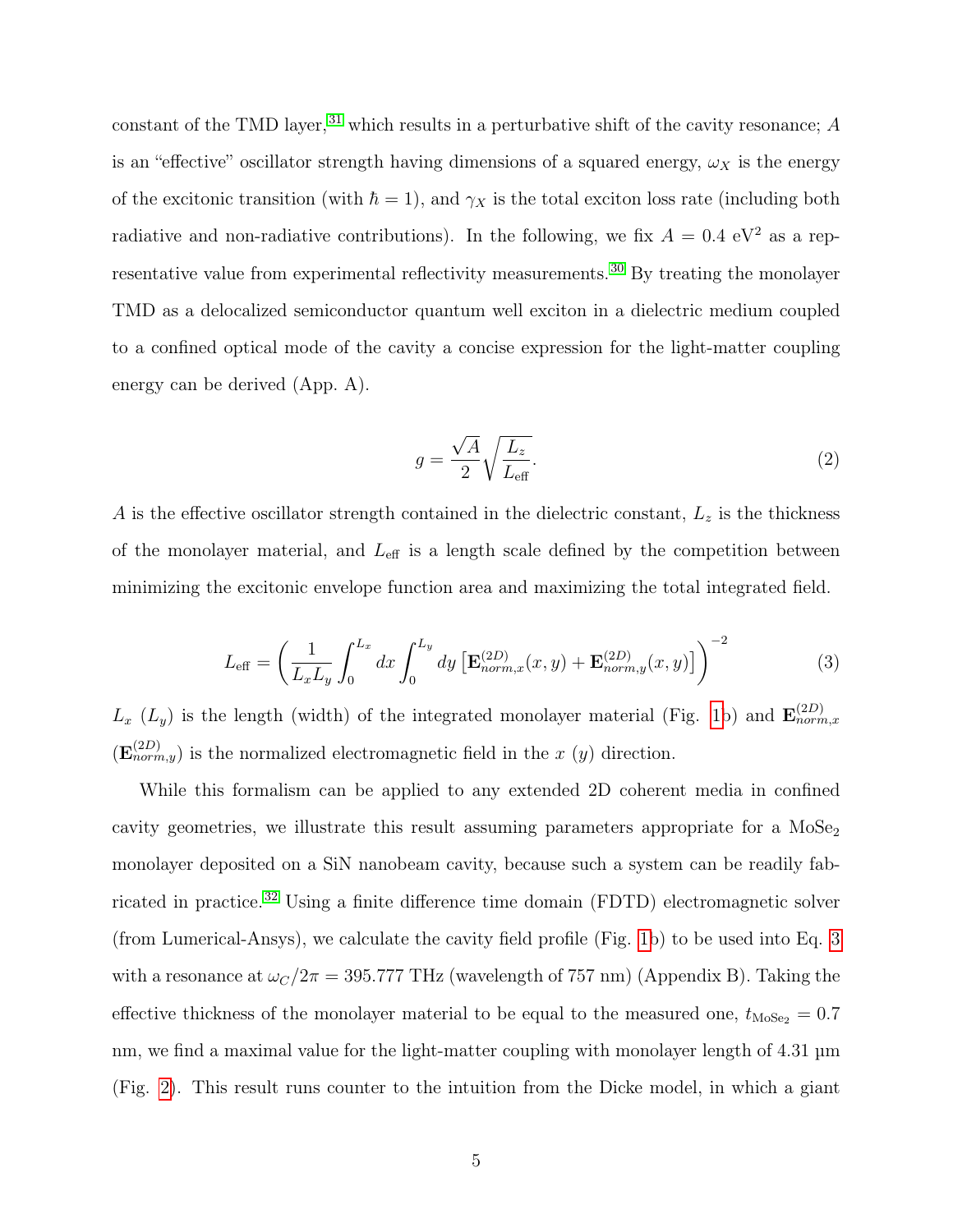oscillator is expected to grow monotonically with the number of oscillators ( $g \propto$ √  $\overline{N}g_0),^{33}$  $\overline{N}g_0),^{33}$  $\overline{N}g_0),^{33}$ which in this case, correlates to the area of monolayer  $MoSe<sub>2</sub>$  assuming the excitonic wavefunction is delocalized over the entire field integration region.

Heuristically, we can understand this optimal overlap between the 2D exciton envelope function and the cavity field profile in terms of the light-matter coupling by recognizing that steady state electric field of the nanobeam cavity has an approximately Gaussian envelope along the cavity axis, with a width  $\sigma$  (units of length) modulated by a sinusoidal signal of the photonic lattice periodicity<sup>[34](#page-18-7)</sup> (see, e.g., Fig. [1a](#page-6-0)). Assuming the length of the coherent polarization due to the delocalized excitonic wavefunction is same as the length of the cavity integration,  $L_x$ , substitution of a Gaussian cavity field profile into Eq. [3](#page-4-0) gives a light-matter interaction strength of the form  $g \propto \frac{1}{\sqrt{d}}$  $\frac{1}{L_x} \int_{-L_x/2}^{L_x/2} e^{-\frac{1}{2}(\frac{x}{\sigma})^2} dx \propto \frac{\sigma}{\sqrt{L_x}} erf(\frac{L_x}{2\sqrt{2}\sigma})$ . The latter function gives a peak in the light-matter coupling around  $2.80\sigma$ , which roughly corresponds with the  $2.44\sigma$  that is numerically calculated for the designed nanobeam cavity. In Fig[.2,](#page-7-0) we overlay this estimate on top of the numerical simulation, for the sake of clarity and completeness.

We now discuss the experimental scheme allowing to probe these excitations in the system. Often, such radiation-matter coupled systems are measured via incoherent photoluminescence; however, coherent driving in the transmission configuration is necessary in view of practical development of quantum technology applications. [35](#page-18-8) For the on-chip configuration, the exciton-polariton modes are generally probed using a two-sided cavity  $36$  (Fig. [1a](#page-6-0)). An input grating is used to send light to the coupled system and the transmitted light is collected via an output grating. Using the input-output formalism<sup>[37](#page-18-10)</sup> a simple transmission function for the system described by the Hamiltonian in Eq. [1,](#page-3-0) can be derived (Appendix C):

<span id="page-5-0"></span>
$$
T(\omega) = \frac{\gamma_1 \gamma_2}{\left[\omega - \omega_C - \frac{(\omega - \omega_X)g^2}{(\omega - \omega_X)^2 + \gamma_X^2}\right]^2 + \left[\frac{1}{2}(\gamma_1 + \gamma_2) + \kappa + \frac{\gamma_X g^2}{(\omega - \omega_X)^2 + \gamma_X^2}\right]^2}.
$$
(4)

where, we include intrinsic cavity losses  $\kappa$ , cavity coupling to the input (output) waveguide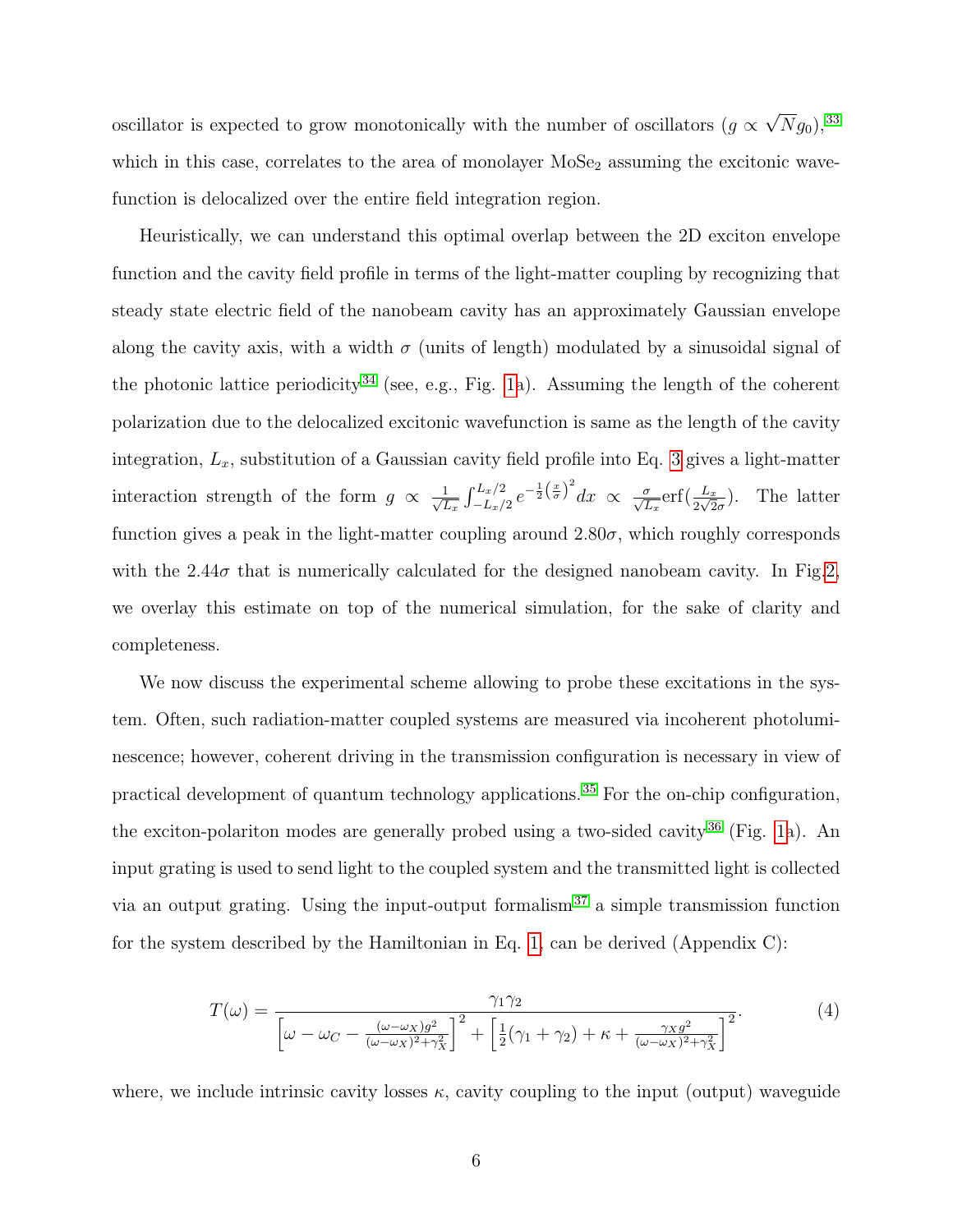$\gamma_1(\gamma_2)$ , and excitonic losses  $\gamma_X$ . In our model system, the nanobeam cavity is symmetrically coupled to the waveguide (i.e.,  $\gamma_1 = \gamma_2 = \gamma$ ).

<span id="page-6-0"></span>

Figure 1: a) The input-output schematic of an in-line cavity coupled to an optical transition.  $\kappa$  and  $\gamma_X$  are the intrinsic losses of the cavity and exciton, respectively. And  $\gamma_{1,2}$  are the waveguide-coupled losses. b) Electric field intensity simulated at the center of a SiN nanobeam cavity by a FDTD electromagnetic solver at the cavity mode resonant frequency, showing wavelength scale field confinement. The maximum field intensity is seen in the center of the nanobeam.  $L_X$  is the length of the integrated quantum well.

The intrinsic cavity loss and cavity-waveguide coupling can be inferred from the FDTD simulations. The designed nanobeam cavity has a loaded quality factor of  $Q_{loaded} = 11924$ and an intrinsic quality factor of  $Q_{intrinsic} = 25480$ . The intrinsic quality factor of the cavity is found by increasing the number of Bragg mirror holes until the waveguide is no longer coupled to the cavity and the simulated quality factor approaches an asymptotic value. We note that for this particular cavity, we are choosing an on-substrate SiN cavity due to its mechanical stability, [25](#page-17-8) hence the reduced quality factor compared to a suspended nanobeam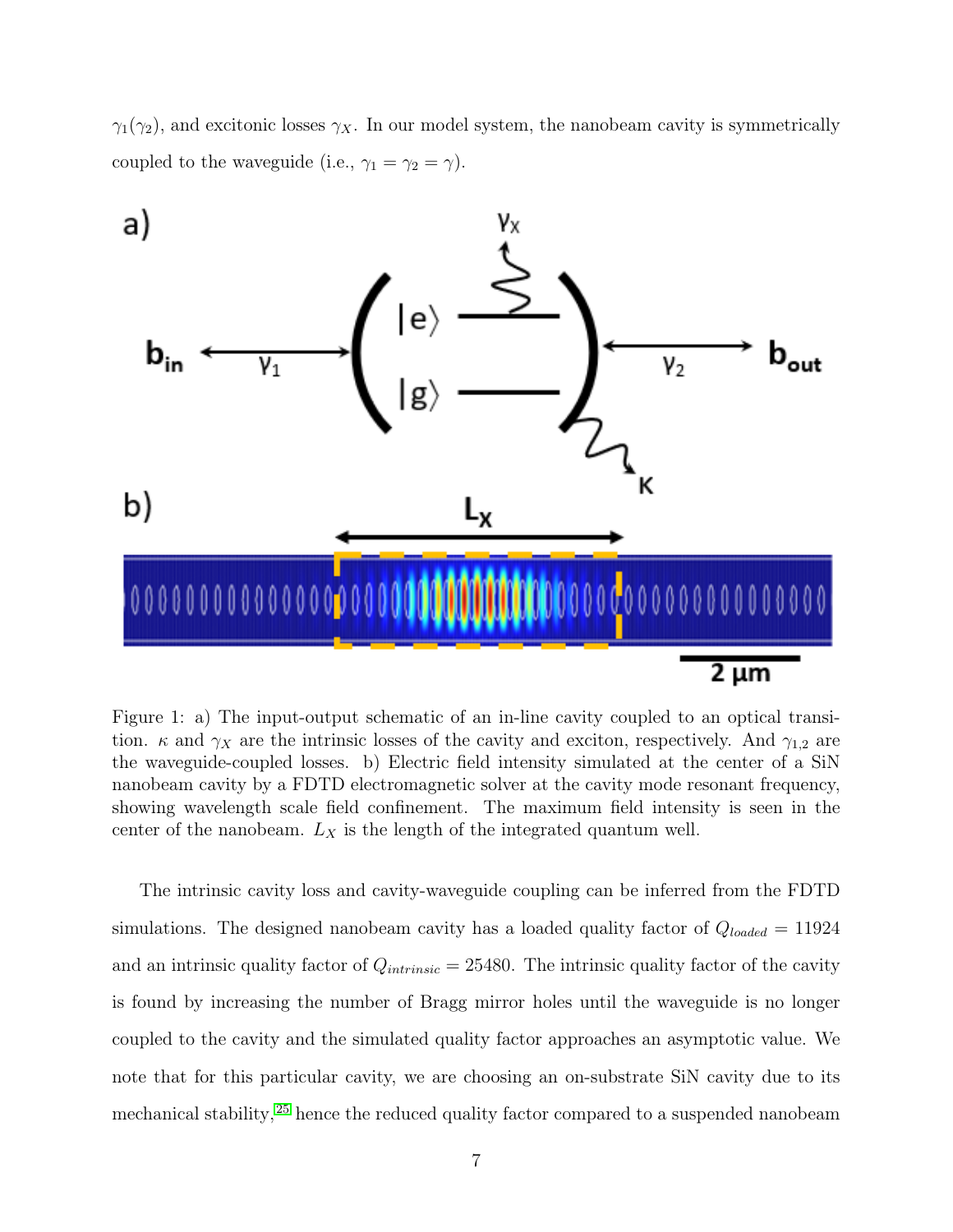<span id="page-7-0"></span>

Figure 2: Light-matter coupling for different lengths  $L_X$  of the integrated quantum well with  $L<sub>Y</sub>$  fixed to the width of the waveguide. The oscillations seen in the radiation matter coupling originate from the periodic variation of the electric field commensurate with the lattice spacing of the nanobeam air holes.  $g/2\pi = 1.2389$  THz is the maximum value for this cavity design and oscillator strength. The dotted line is a fit to the heuristic equation in the main text elucidating the peak in the light-matter coupling for a cavity confinement length of  $\sigma = 1.77$  µm.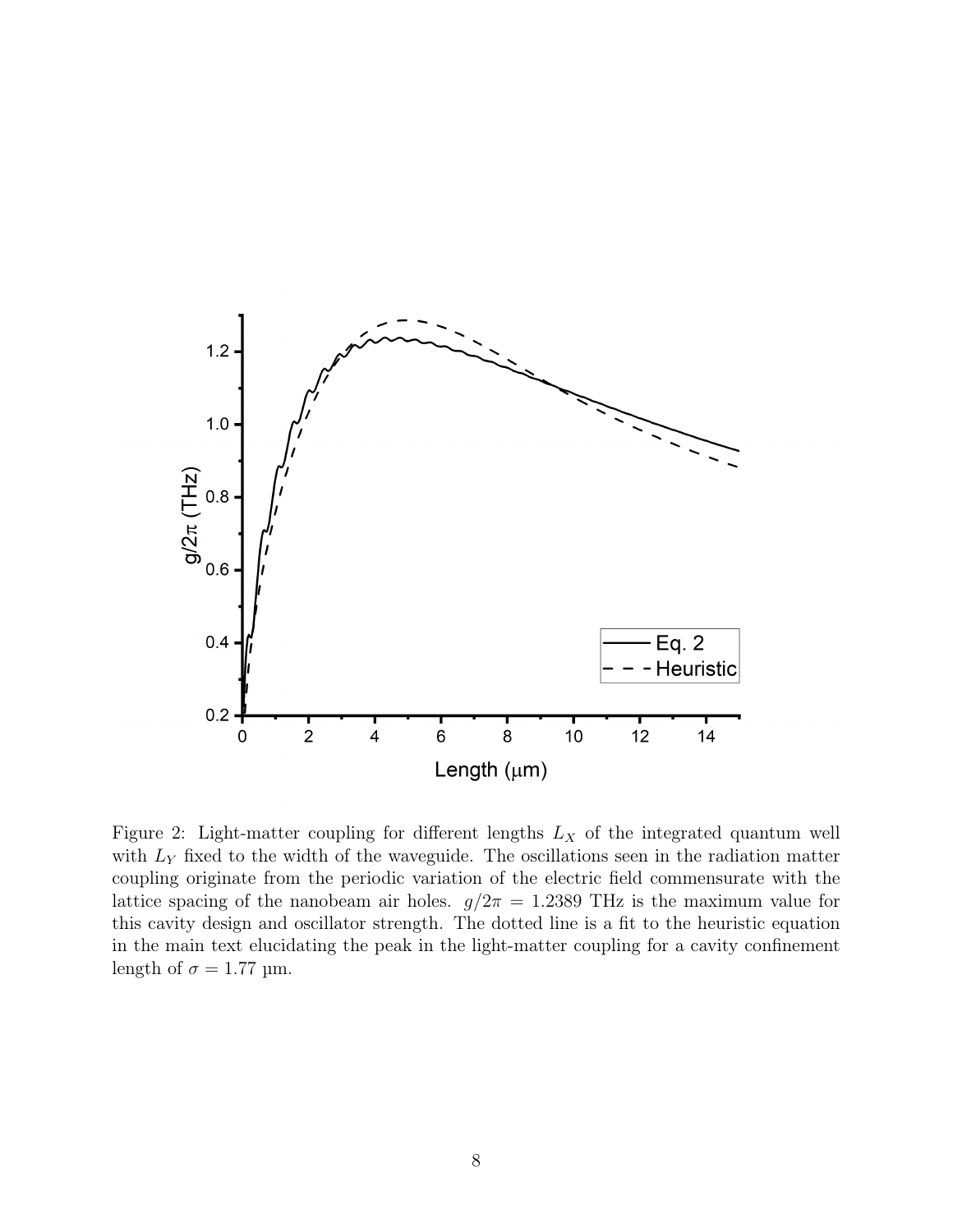cavity. The decay rate of the cavity field is  $\kappa = \frac{1}{2}$ 2  $\omega_C$  $\frac{\omega_C}{Q_{intrinsic}} = 2\pi \times 7.77 \text{ GHz.}$  Similarly, the decay rate of the loaded cavity field is  $\kappa + \gamma = \frac{1}{2}$ 2  $\omega_C$  $\frac{\omega_C}{Q_{loaded}} = 2\pi \times 16.6 \text{ GHz}, \text{ which gives}$ a waveguide-coupled field decay rate  $\gamma = 2\pi \times 8.83$  GHz. This results in an estimated maximum transmission efficiency of  $T_{max} = \left(\frac{\gamma}{\kappa + 1}\right)$  $\left(\frac{\gamma}{\kappa+\gamma}\right)^2 = 0.28$ . [38](#page-19-0)

To probe the system in the strong coupling regime we need to calculate the transmission efficiency for a resonant exciton-cavity system. The temperature-dependent excitonic loss can be approximated using the Rudin equation  $\gamma_X(T) = \frac{1}{2} [\gamma_0 + c_1 T + \frac{c_2}{e^{\Omega/k_B}}]$  $\frac{c_2}{e^{\Omega/k_B T}-1}$  where  $\gamma_0$  is the intrinsic linewidth,  $c_1$  includes exciton interactions with acoustic phonons,  $c_2$  includes exciton interactions with longitudinal-optical phonons, and  $\Omega$  is the average phonon energy. <sup>[39](#page-19-1)</sup> We fix  $\hbar\gamma_0 = 4.3$  meV,  $c_1 = 91$   $\mu\text{eV} \text{K}^{-1}$ ,  $c_2 = 15.6$  meV, and  $\Omega = 30$  meV as representative values for unencapsulated monolayer MoSe<sub>2</sub>.<sup>[40](#page-19-2)</sup> We use  $\gamma_X$  at 4.2 K is  $2\pi \times 566$  GHz as a representative value for the excitonic linewidth in the strong coupling regime.

With these values we calculate the transmission spectrum of the coupled exciton-cavity system (Fig. [3a](#page-9-0)). We find that, at large exciton-cavity detuning, the transmission efficiency approaches the bare cavity value  $T_{max}$ . At smaller detunings, the dispersive cavity shift is noticeable with broadening of the transmission peak. Near zero detuning, however, the intensity of the transmission peak is reduced by several orders of magnitude than the bare cavity transmission in the strong coupling regime (Fig. [3b](#page-9-0)). Substituting the parameters, for example, from Fig. [3](#page-9-0) into Eq. [C7](#page-15-4) we find the maximum transmission efficiency with the integrated 2D exciton relative to the bare cavity transmission maximum is only 0.098%. Thus a major drawback of an in-line symmetric two-sided cavity is the drastic suppression of transmission near zero exciton-cavity detuning. Note that, we experimentally observed a similar reduction in cavity transmission in our exciton-cavity system.<sup>[32](#page-18-5)</sup>

The difficulty of demonstrating high transmission efficiency of the cavity mode near zero exciton-cavity detuning stems from the lack of impedance matching between the loss of the hybridized polariton mode and waveguide-coupled loss. As long as the exciton loss is significantly greater than the cavity loss  $\kappa + \gamma$ , then we can modify the waveguide-coupled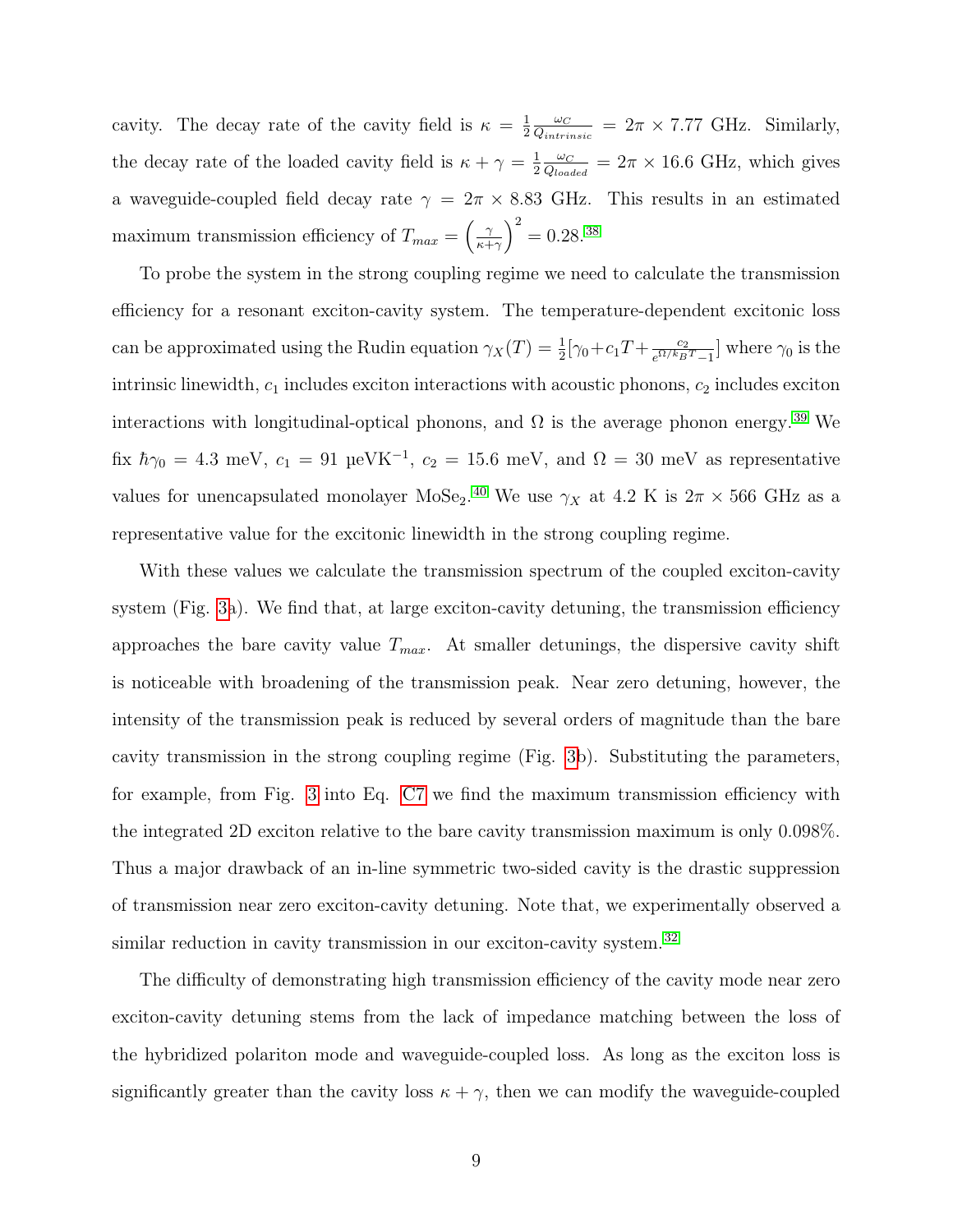<span id="page-9-0"></span>

Figure 3: a) Transmission spectrum relative to  $T_{max}$  ( $T(\omega)/T_{max}$ ) at different exciton-cavity detunings  $\Delta_{XC}$ .  $\Delta_{CL} = \omega_C - \omega_L$  is the laser detuning from the bare cavity resonance. b) Transmission spectrum relative to  $T_{max}$  at zero exciton-cavity detuning. The solid line in part (b) is the magnified solid line of part (a). Parameters:  $\kappa/2\pi = 7.77 \text{ GHz}, \gamma/2\pi = 8.83 \text{ GHz},$  $\gamma_X/2\pi = 566 \text{ GHz}, g/2\pi = 1.2389 \text{ THz}.$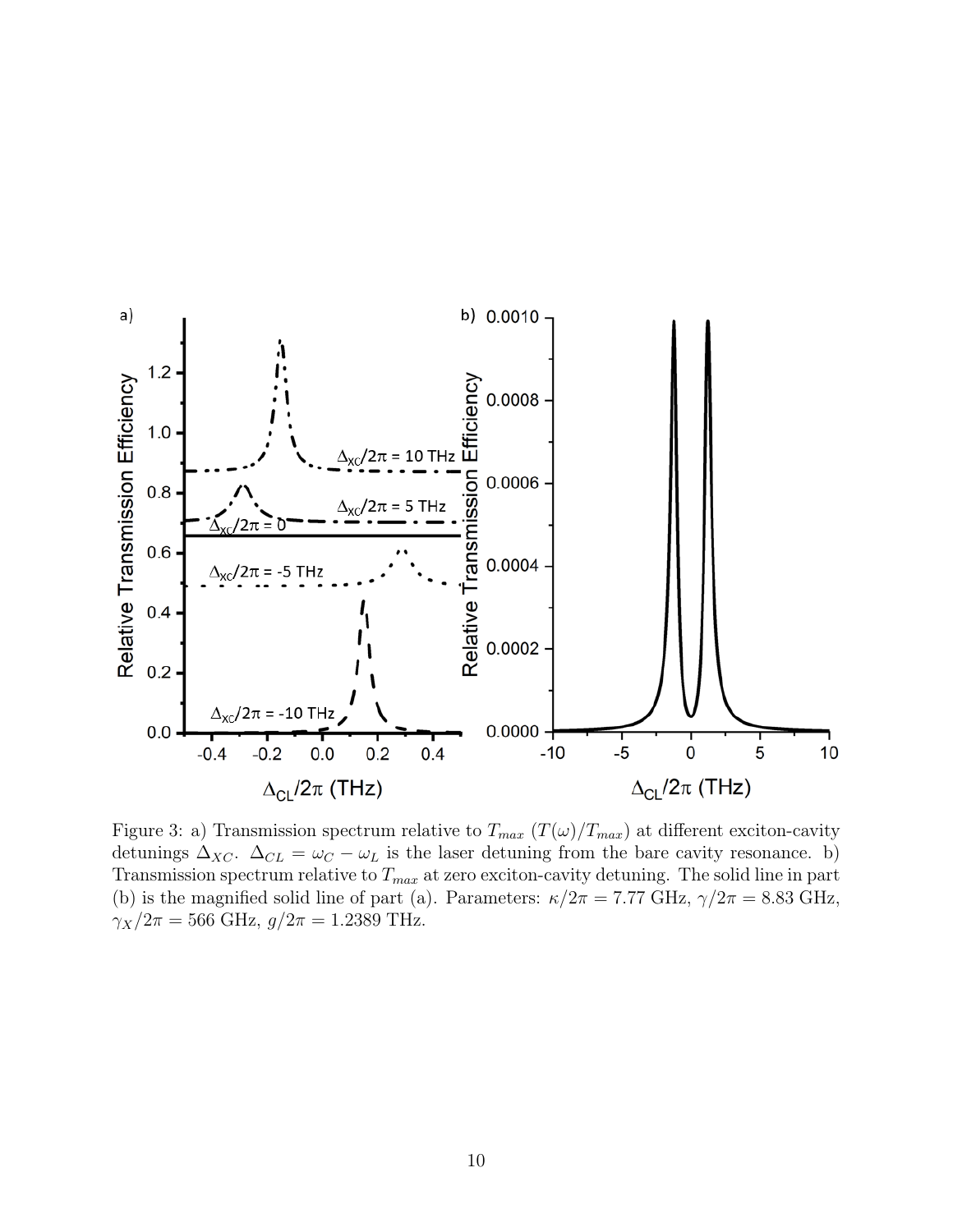<span id="page-10-0"></span>

Figure 4: a) The input-output schematic of a side-coupled cavity with an integrated optical transition.  $\kappa$  and  $\gamma_X$  are the intrinsic losses of the cavity and exciton, respectively. And  $\gamma_{SC}$  is the waveguide-coupled loss for the side-coupled cavity. b) Side-coupled transmission spectrum for increasing values of the waveguide-coupled loss. Parameters:  $\kappa/2\pi = 7.77$  GHz,  $\gamma_X/2\pi = 566 \text{ GHz}, g/2\pi = 1.2389 \text{ THz}.$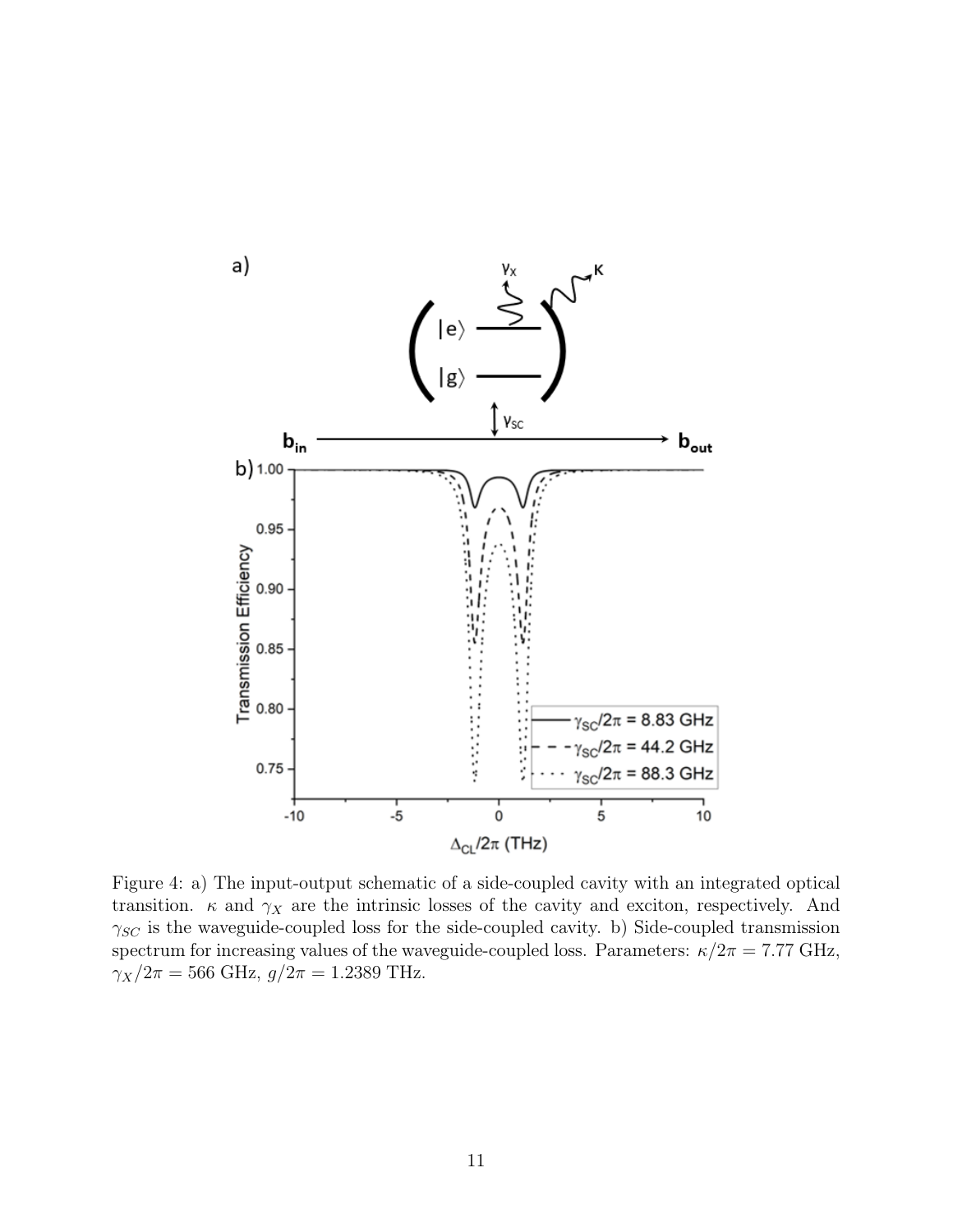loss to our advantage in measuring the transmission spectrum. This can be achieved by reducing the number of Bragg mirror holes possibly on one or both sides of the nanobeam cavity. Generically, this will lead to a reduction of the cavity quality factor. Alternatively, we can consider a side-coupled nanobeam cavity  $41$  or ring resonator.  $42$  By modifying the width and gap of the coupled waveguide to the nanobeam cavity the waveguide-coupled loss can also be increased for the observation of strong coupling in a waveguide-integrated platform (Fig. [4\)](#page-10-0). The side-coupled geometry decouples the intrinsic cavity quality factor and field profile from the transmission properties of the cavity design.

### Discussion

We have estimated an optimal length of monolayer  $MoSe<sub>2</sub>$  for the integration onto a nanobeam cavity. The successful study of polariton physics in this material platform will likely require ex-situ etching due to the size of the monolayer and positional accuracy. Despite the improved cooperativity  $(C = \frac{g^2}{2K}$  $\frac{g^2}{\gamma_X(\kappa+\gamma)}$  found by maximizing the light-matter interaction, the small transmission efficiency remains a challenge to experimentally probe the strong coupling regime.<sup>[42](#page-19-4)</sup> This low transmission efficiency may be avoided by decoupling the waveguidecoupled loss from the intrinsic cavity loss by using a side-coupled nanobeam or ring resonator.[38](#page-19-0)[,41](#page-19-3) This allows for an extra degree of freedom to increase the waveguide-coupled loss at a similar rate to that of the cavity broadening from the perturbing monolayer  $MoSe<sub>2</sub>$ . The limiting factor in this system is the linewidth of the neutral exciton in monolayer  $M_2S_2$ . hBN encapsulation is a means to narrow the linewidth by modifying the dielectric environment and reducing sample inhomogeneity. [43](#page-19-5) However, experiment may be better served by pursuing two-dimensional excitonic transitions with intrinsically narrow linewidths. [44](#page-19-6)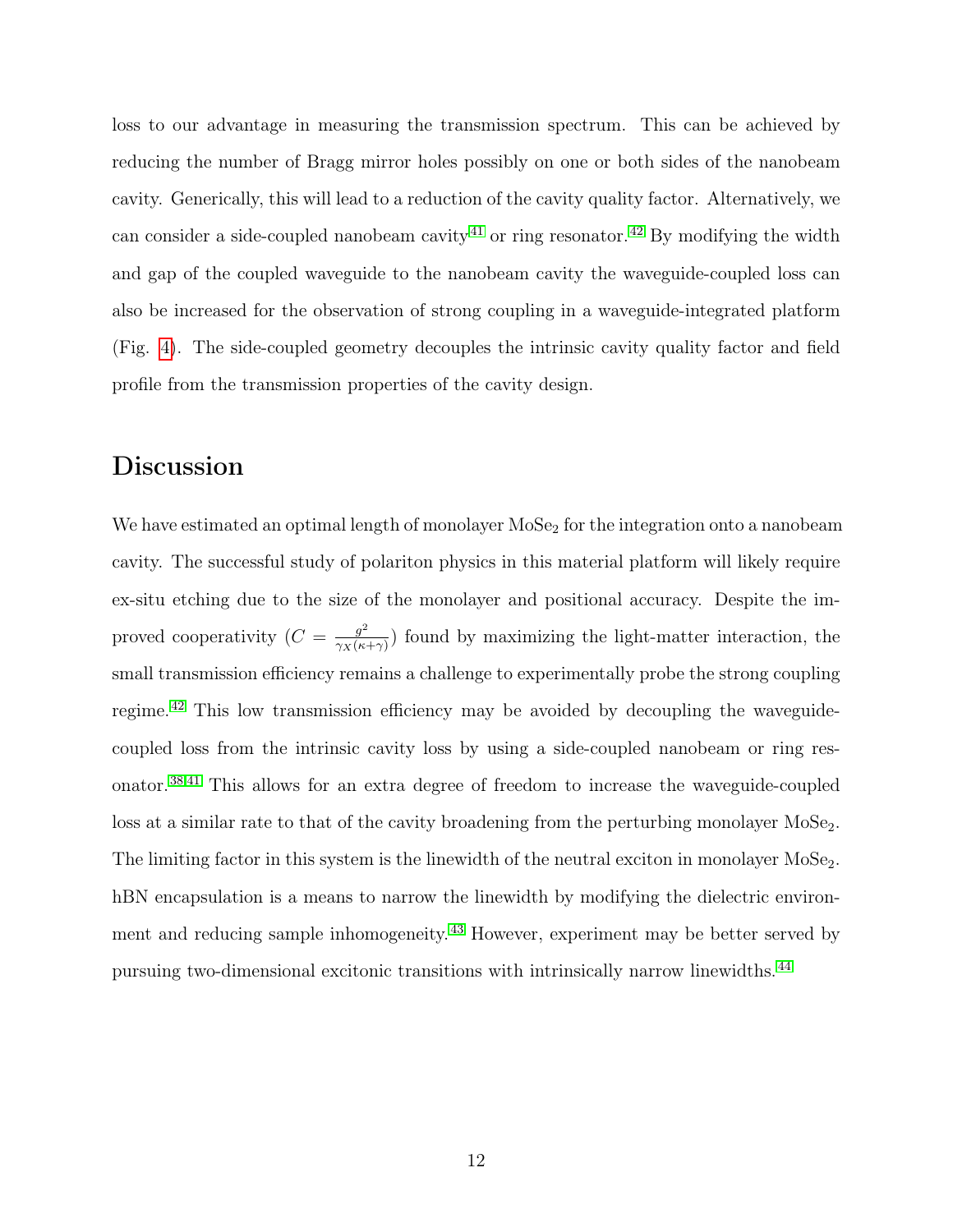#### Acknowledgments

The research was supported by NSF-1845009 and NSF-ECCS-1708579. D.R. is partially supported by a CEI graduate fellowship.

# Appendix A: Light-Matter Coupling

The light-matter coupling in the dipole approximation for an excitonic transition in a quan-tum well (QW) can be written<sup>[28](#page-18-1)[,45,](#page-19-7)[46](#page-19-8)</sup>

$$
\hbar g = \left(\frac{\hbar^2 e^2}{4\varepsilon_0 m_0} f_{xy}\right)^{1/2} \int_{\Sigma} dx dy \,\hat{\mathbf{d}} \cdot \mathbf{E}_{norm}^{2D}(x, y) F_{exc}(x, y)
$$
(A1)

where  $\hbar$  is the reduced Planck constant, e is the charge of an electron,  $\epsilon_o$  is the vacuum permittivity,  $f_{xy}$  is an oscillator strength per unit area,  $m_0$  is the free electron mass,  $\hat{d}$  is a unit vector pointing primarily in the plane of the quantum well,  $\mathbf{E}_{norm}^{2D}$  is the normalized electric field at the surface of the nanobeam cavity, and  $F_{exc}$  is the normalized exciton envelope function. The integration is performed over the whole cavity region.

We choose to normalize the electric field such that  $\mathbf{E}_{norm}^{2D}(x, y) = \frac{1}{\sqrt{2}}$  $\frac{1}{\overline{N}}\mathbf{E}(x,y,z_{QW})$  and  $\mathcal{N} = \int \varepsilon(\mathbf{r}) |\mathbf{E}(\mathbf{r})|^2$ .  $z_{QW}$  is the z-coordinate of the 2D exciton and  $\mathbf{E}(x, y, z)$  is the electric field calculated by a FDTD electromagnetic solver at the cavity mode resonant frequency. The normalized exciton envelope function is defined as  $F_{exc} = 1/$ √  $S$  where  $S$  is the effective area of the excitonic transition, which we take to be the physical area of the monolayer material  $S = L_X L_Y$ , assuming the excitonic wavefunction is delocalized over the whole monolayer area. These definitions lead to the effective length scale of Eq. [3.](#page-4-0)

An equivalent expression for the dielectric function of a quantum well is  $5$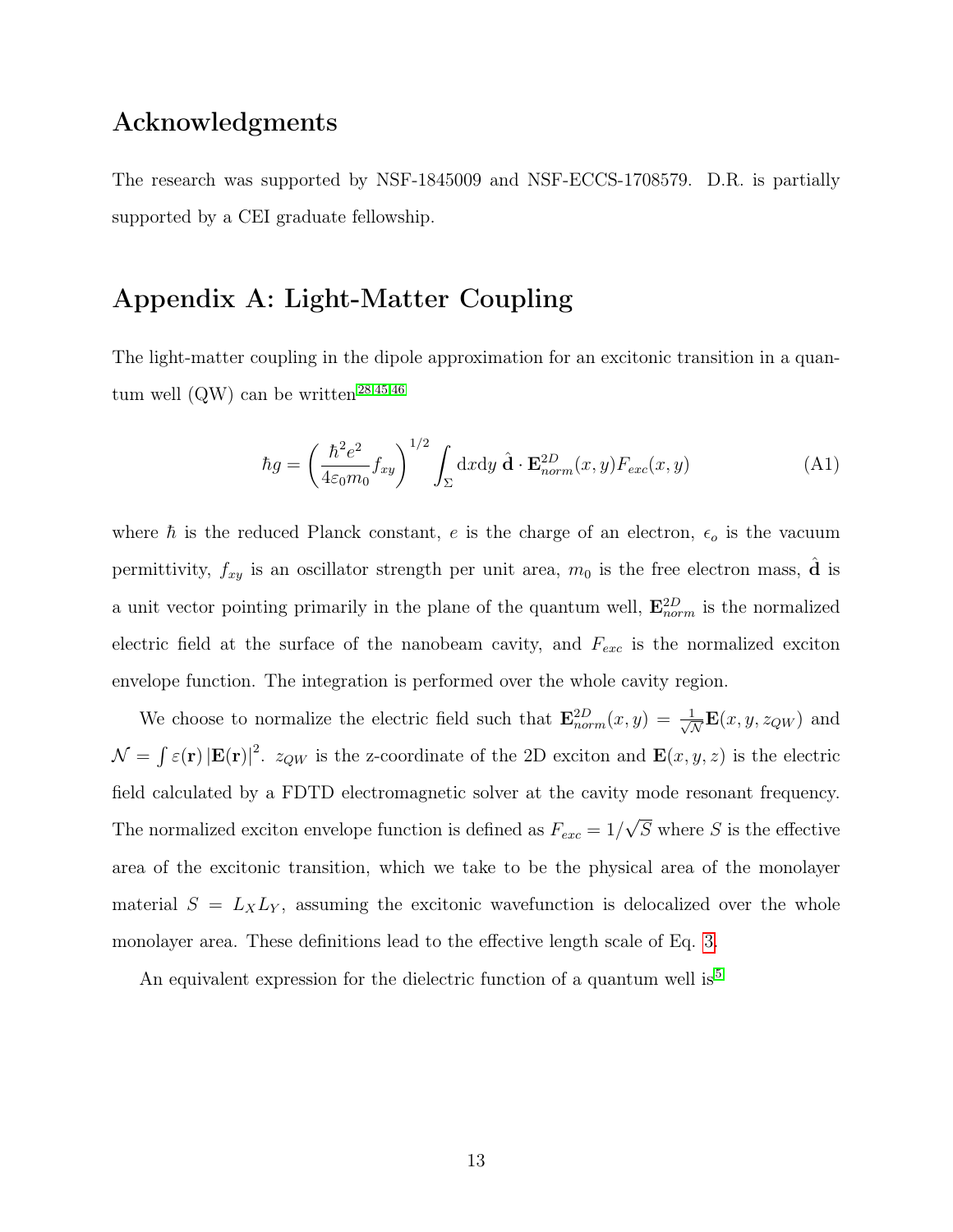$$
\varepsilon(\omega) = \varepsilon_b \left( 1 + \frac{E_L^2 - E_X^2}{E_X^2 - (\hbar \omega)^2 - i\hbar^2 \gamma_X \omega} \right) \tag{A2}
$$

$$
\simeq \varepsilon_b \left( 1 + \frac{2E_{LT}E_X}{E_X^2 - (\hbar \omega)^2 - i\hbar^2 \gamma_X \omega} \right) \tag{A3}
$$

where  $E_{LT} = \hbar^2 e^2/(2\varepsilon_0 \varepsilon_b m_0 E_X L_z)$  is the longitudinal-transverse splitting.  $L_z$  is an effective thickness that accounts for the finite penetration of the exciton envelope function into the barriers of the quantum well. The oscillator strength per unit area can then be determined from the oscillator strength measured from reflectivity measurements  $(f_{xy} = \frac{\varepsilon_0 m_0 L_z}{\hbar^2 e^2})$  $\frac{\hbar^2 m_0 L_z}{\hbar^2 e^2} A$ , where A is defined in the main text as the effective oscillator strength in the Lorentz oscillator expression). [30](#page-18-3) The compact expression for the light-matter coupling in Eq. [2](#page-4-1) follows from substitution of this result into Eq. [A1](#page-3-0) with the definition of  $L_{eff}$ .

# Appendix B: Cavity Example

A photonic crystal nanobeam cavity is chosen for its large quality factor, small mode volume and high on-resonance transmission efficiency. [34](#page-18-7) We emphasize that the formalism presented in this paper can be used for any other cavities. However, to calculate the light-matter interaction strength we need to use the cavity field profile of a specific cavity design. The one-dimensional photonic crystal defect cavity, also known as a nanobeam cavity, is made of a  $t_{\text{waveguide}} = 220 \text{ nm}$  thick and  $w_{\text{waveguide}} = 779 \text{ nm}$  wide silicon nitride film on silicon oxide substrate. From the center of the nanobeam, where the light is confined, there are 10 tapering holes and 20 Bragg mirror holes. All of the holes are elliptical with a minor axis radius fixed to 40 nm. The tapering holes begin with a 178 nm major axis diameter and a 215 nm center-to-center distance. The tapering region is quadratically tapered to a 121 nm major axis radius and a 233 nm center-to-center distance. The Bragg mirror region has a major axis radius fixed to 121 nm and a 233 nm center-to-center distance. The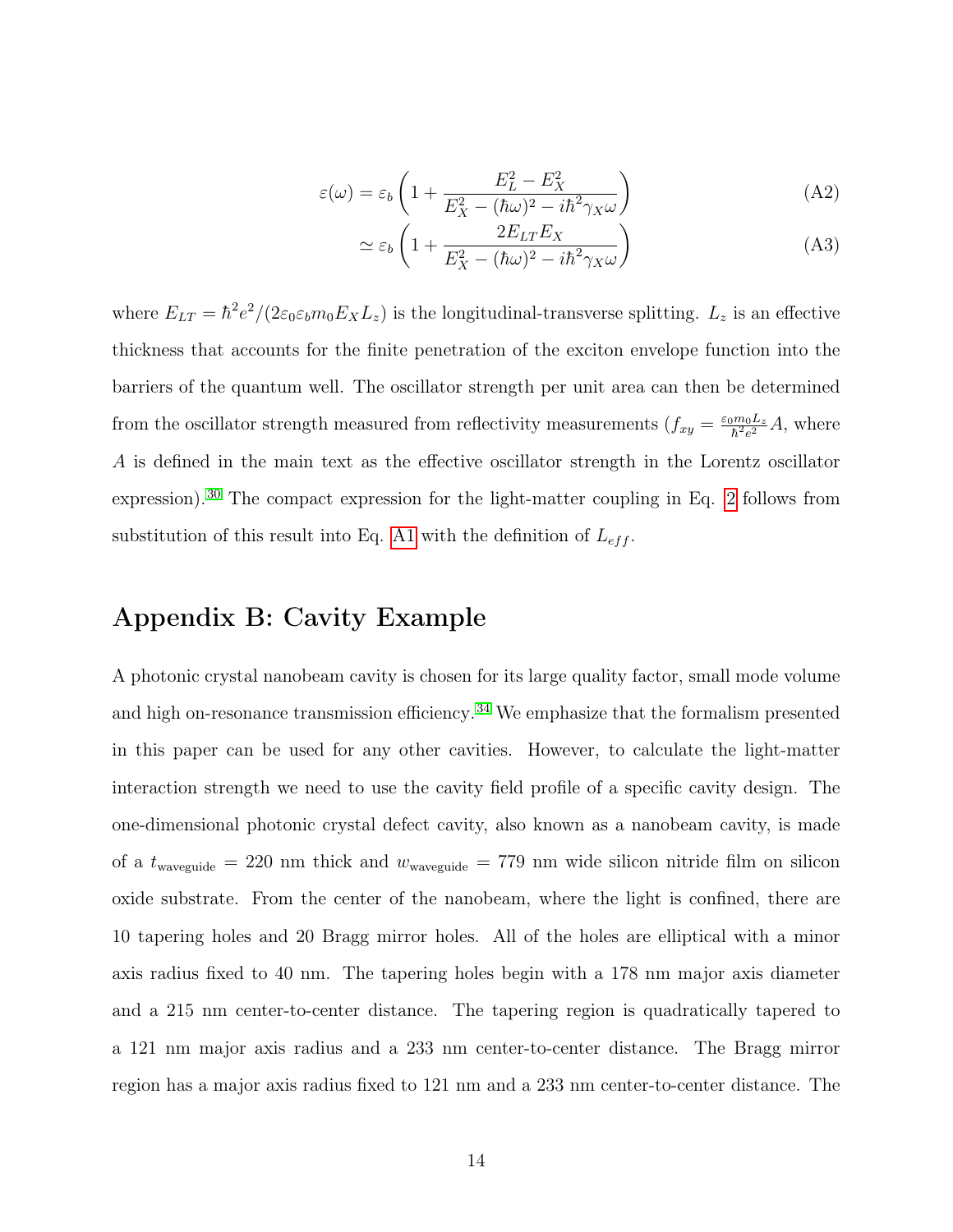performance of the nanobeam cavity was optimized using Lumerical's finite-difference timedomain (FDTD) electromagnetic solver. The dimensions are identical to the cavity found in an experimental dispersive coupling result. [32](#page-18-5)

# Appendix C: Input-Output Formalism

The input  $b_{in}$  and output  $b_{out}$  fields obey the Heisenberg equations

$$
\hat{b}_{out} = \sqrt{\gamma_2} \hat{c}
$$
 (C1)

$$
\frac{d\hat{c}}{dt} = -\frac{i}{\hbar}[\hat{c}, H_{XC}] - \frac{\gamma_1}{2}\hat{c} - \frac{\gamma_2}{2}\hat{c} + \sqrt{\gamma_1}\hat{b}_{in}
$$
(C2)

$$
\frac{d\hat{a}}{dt} = -\frac{i}{\hbar} [\hat{a}, H_{XC}] \tag{C3}
$$

The transmission spectrum in the frequency domain is then

$$
T(\omega) = \left| \frac{\tilde{b}_{out}}{\tilde{b}_{in}} \right|^2 \tag{C4}
$$

$$
= \left| \frac{\sqrt{\gamma_1 \gamma_2}}{-i(\omega - \tilde{\omega}_C) + \frac{1}{2}(\gamma_1 + \gamma_2) + \frac{g^2}{-i(\omega - \tilde{\omega}_X)}} \right|^2 \tag{C5}
$$

where we introduced the complex eigenfrequencies  $\tilde{\omega}_C = \omega_C - i\kappa$  and  $\tilde{\omega}_X = \omega_X - i\gamma_X$  to account for the intrinsic losses of the cavity and exciton, respectively. The result can be simplified to Eq. [4.](#page-5-0)

The minima in the strong coupling regime at zero exciton-cavity detuning  $(\omega = \omega_C = \omega_X)$ gives a transmission of

$$
T = \left(\frac{\gamma}{\kappa + \gamma}\right)^2 \frac{1}{\left(1 + C\right)^2} \tag{C6}
$$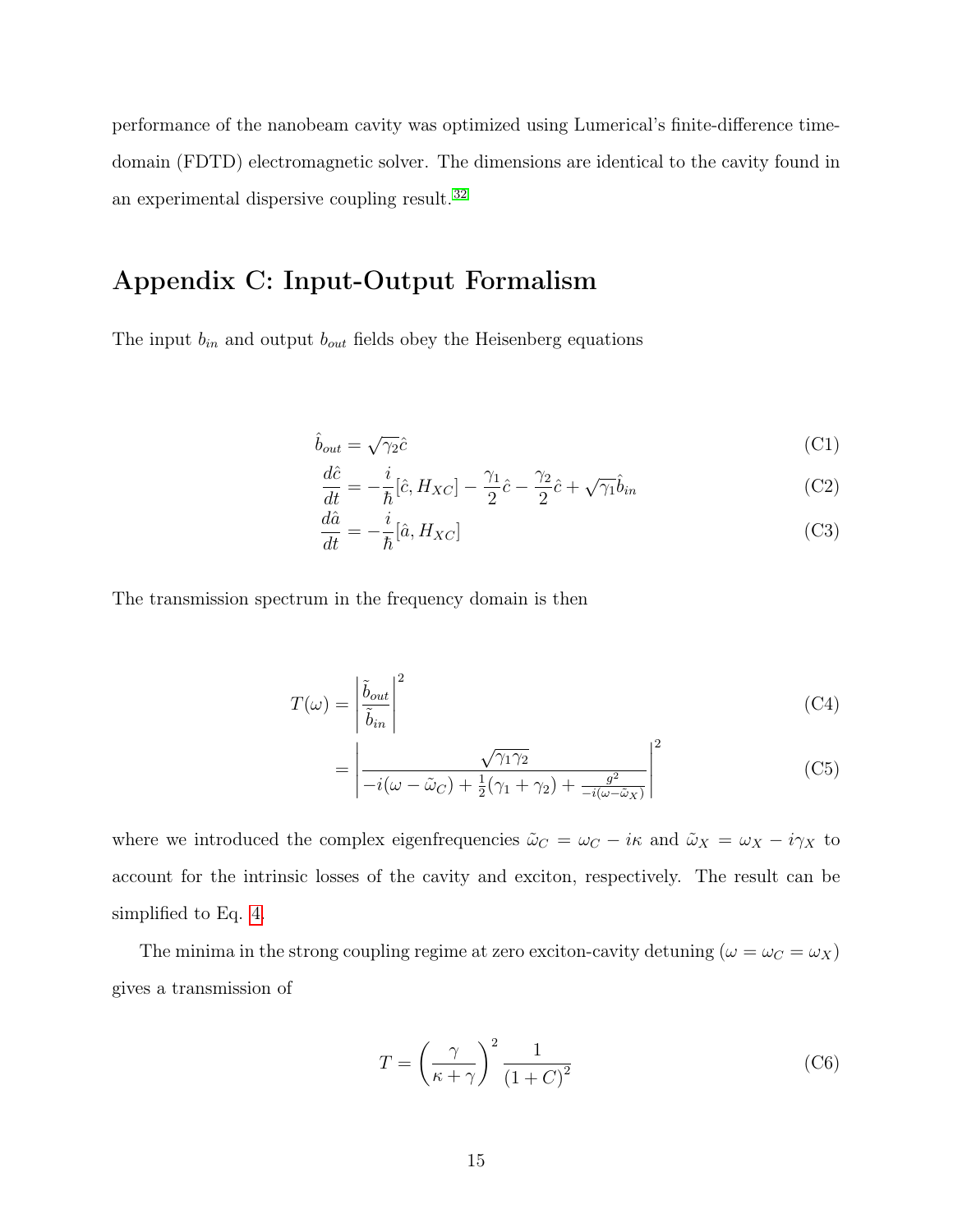where we define the cooperativity as  $C \equiv \frac{g^2}{2V(K)}$  $\frac{g^2}{\gamma_X(\kappa+\gamma)}$ , which effectively quantifies the visibility of the polariton modes. In the absence of an optical transition this reduces to the  $T_{max}$ discussed in the main article. There are also maxima in the strong coupling regime at  $\omega_{\pm} = \omega_C \pm \sqrt{C'g^2 - \gamma_X^2}$  with a transmission of

<span id="page-15-4"></span>
$$
T = \frac{\gamma^2 C'}{2g^2 \left[1 - C'\right] + \left[ (\kappa + \gamma)^2 + \gamma_X^2 \right] C' + 4\gamma_X \left[ (\kappa + \gamma) + \gamma_X \right]}.
$$
 (C7)

where we define a new constant  $C' = \sqrt{1 + \frac{2}{C}[1 + \gamma_X/(\kappa + \gamma)]}$ . This is not a particularly illuminating equation other than offering a direct calculation of the transmission maximum.

The transmission spectrum for the side-coupled cavity can be similarly derived  $47,48$  $47,48$  to be

$$
T(\omega) = \left| 1 - \frac{\gamma_{SC}}{-i(\omega - \tilde{\omega}_C) + \gamma_{SC} + \frac{g^2}{-i(\omega - \tilde{\omega}_X)}} \right|^2 \tag{C8}
$$

where  $\gamma_{SC}$  is the coupling rate between the waveguide and the cavity.

### References

- <span id="page-15-0"></span>(1) Miller, D. A. B. Journal of Lightwave Technology 2017, 35, 346–396, Publisher: IEEE.
- (2) Sun, S.; Kim, H.; Luo, Z.; Solomon, G. S.; Waks, E. Science 2018, 361, 57–60, Publisher: American Association for the Advancement of Science Section: Report.
- (3) Englund, D.; Majumdar, A.; Bajcsy, M.; Faraon, A.; Petroff, P.; Vučković, J. Physical Review Letters 2012, 108, 093604, Publisher: American Physical Society.
- <span id="page-15-1"></span>(4) Chang, D. E.; Sørensen, A. S.; Demler, E. A.; Lukin, M. D. Nature Physics 2007, 3, 807–812, Number: 11 Publisher: Nature Publishing Group.
- <span id="page-15-2"></span>(5) Andreani, L. C. Strong Light-Matter Coupling; WORLD SCIENTIFIC, 2013; pp 37–82.
- <span id="page-15-3"></span>(6) Carusotto, I.; Ciuti, C. Reviews of Modern Physics 2013, 85, 299–366, Publisher: American Physical Society.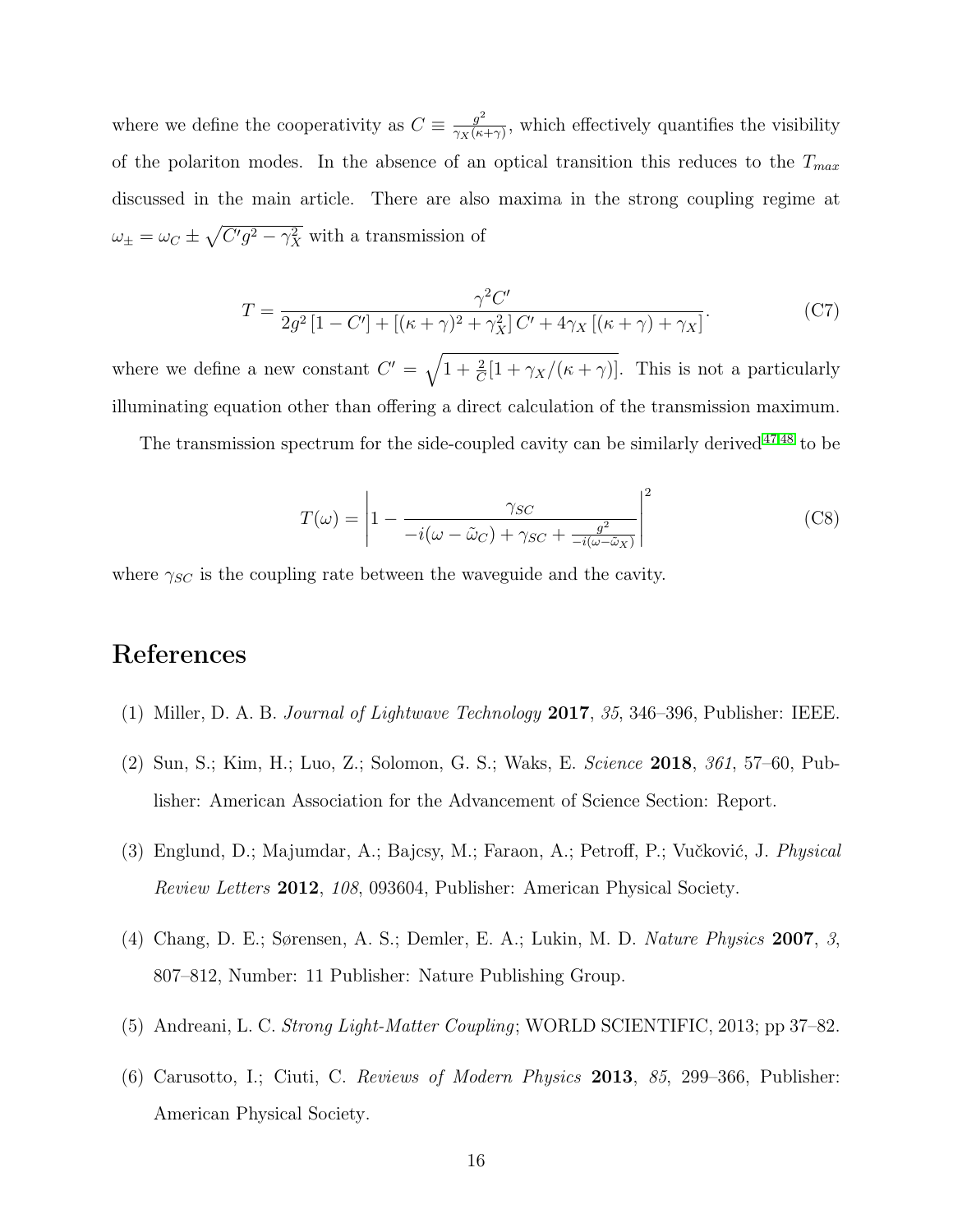- <span id="page-16-0"></span>(7) Angelakis, D. Quantum Simulations with Photons and Polaritons: Merging Quantum Optics with Condensed Matter Physics; 2017.
- <span id="page-16-1"></span>(8) Faraon, A.; Fushman, I.; Englund, D.; Stoltz, N.; Petroff, P.; Vučković, J. Nature Physics 2008, 4, 859–863, Number: 11 Publisher: Nature Publishing Group.
- (9) Majumdar, A.; Bajcsy, M.; Vučković, J. Physical Review A 2012, 85, 041801, Publisher: American Physical Society.
- (10) Reinhard, A.; Volz, T.; Winger, M.; Badolato, A.; Hennessy, K. J.; Hu, E. L.; Imamoğlu, A. Nature Photonics 2012, 6, 93–96, Number: 2 Publisher: Nature Publishing Group.
- <span id="page-16-2"></span>(11) Najer, D.; Söllner, I.; Sekatski, P.; Dolique, V.; Löbl, M. C.; Riedel, D.; Schott, R.; Starosielec, S.; Valentin, S. R.; Wieck, A. D.; Sangouard, N.; Ludwig, A.; Warburton, R. J. Nature 2019, 575, 622–627, Number: 7784 Publisher: Nature Publishing Group.
- <span id="page-16-3"></span>(12) Notomi, M. Reports on Progress in Physics 2010, 73, 096501.
- <span id="page-16-4"></span>(13) Hunger, D.; Steinmetz, T.; Colombe, Y.; Deutsch, C.; Hänsch, T. W.; Reichel, J. New Journal of Physics 2010, 12, 065038.
- <span id="page-16-5"></span>(14) Hennessy, K.; Badolato, A.; Winger, M.; Gerace, D.; Atatüre, M.; Gulde, S.; Fält, S.; Hu, E. L.; Imamoğlu, A. Nature 2007, 445, 896–899.
- <span id="page-16-6"></span>(15) Byrnes, T.; Kim, N. Y.; Yamamoto, Y. Nature Physics 2014, 10, 803–813, Number: 11 Publisher: Nature Publishing Group.
- (16) Liu, X.; Galfsky, T.; Sun, Z.; Xia, F.; Lin, E.-c.; Lee, Y.-H.; Kéna-Cohen, S.; Menon, V. M. Nature Photonics 2015, 9, 30–34, Number: 1 Publisher: Nature Publishing Group.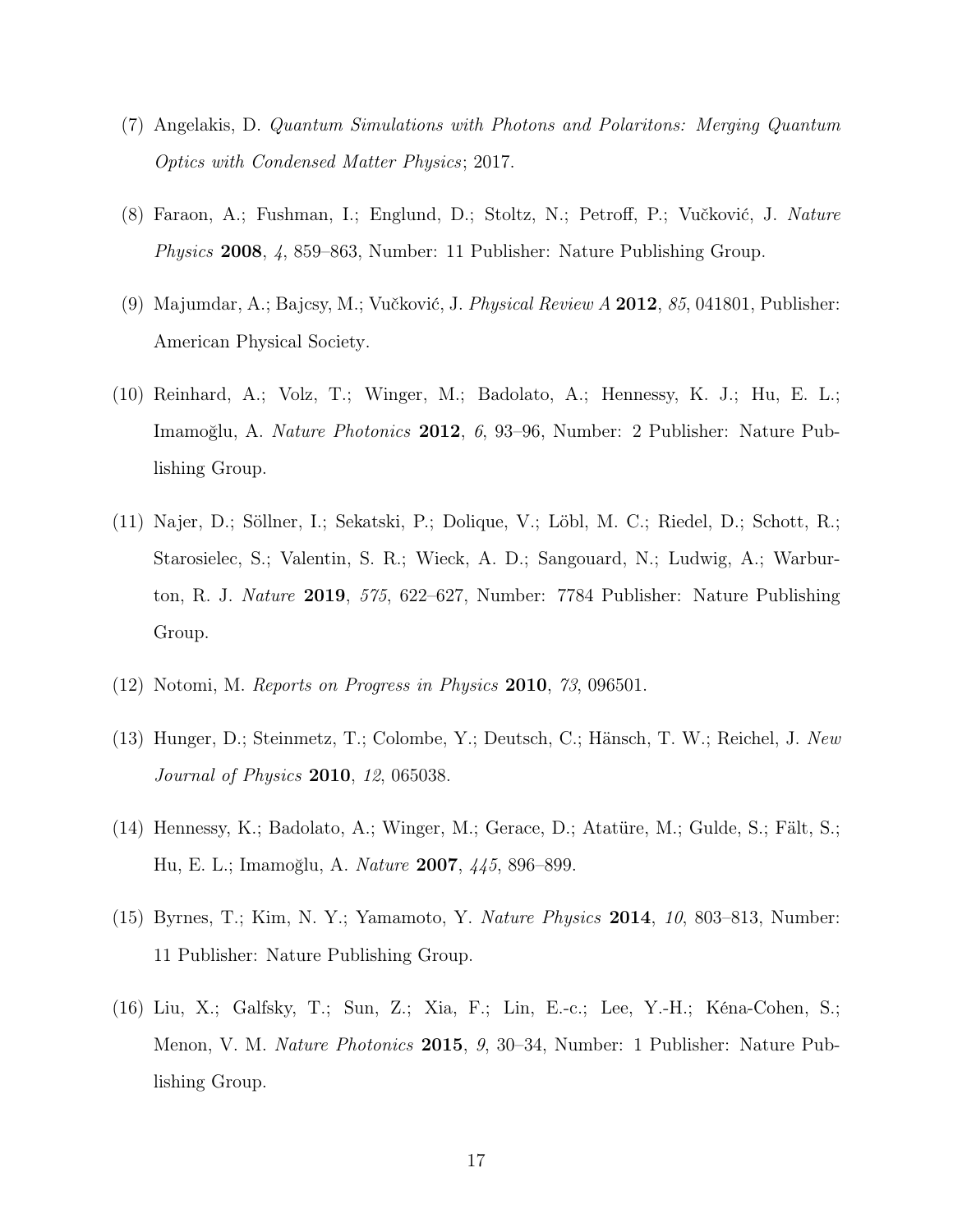- <span id="page-17-0"></span>(17) Chen, Y.; Miao, S.; Wang, T.; Zhong, D.; Saxena, A.; Chow, C.; Whitehead, J.; Gerace, D.; Xu, X.; Shi, S.-F.; Majumdar, A. Nano Letters 2020, 20, 5292–5300, Publisher: American Chemical Society.
- <span id="page-17-1"></span>(18) Gerace, D.; Türeci, H. E.; Imamoglu, A.; Giovannetti, V.; Fazio, R. Nature Physics 2009, 5, 281–284.
- <span id="page-17-2"></span>(19) Liew, T. C. H.; Savona, V. Phys. Rev. Lett. 2010, 104, 183601.
- <span id="page-17-3"></span>(20) Verger, A.; Ciuti, C.; Carusotto, I. *Physical Review B* 2006, 73, 193306, Publisher: American Physical Society.
- <span id="page-17-4"></span>(21) Delteil, A.; Fink, T.; Schade, A.; Höfling, S.; Schneider, C.; İmamoğlu, A. Nature Materials 2019, 18, 219–222, Number: 3 Publisher: Nature Publishing Group.
- <span id="page-17-5"></span>(22) Muñoz-Matutano, G.; Wood, A.; Johnsson, M.; Vidal, X.; Baragiola, B. Q.; Reinhard, A.; Lemaître, A.; Bloch, J.; Amo, A.; Nogues, G.; Besga, B.; Richard, M.; Volz, T. Nature Materials 2019, 18, 213–218, Number: 3 Publisher: Nature Publishing Group.
- <span id="page-17-6"></span>(23) Gerace, D.; Laussy, F.; Sanvitto, D. Nature Materials 2019, 18, 200–201.
- <span id="page-17-7"></span>(24) Greuter, L.; Starosielec, S.; Najer, D.; Ludwig, A.; Duempelmann, L.; Rohner, D.; Warburton, R. J. Applied Physics Letters 2014, 105, 121105, Publisher: American Institute of Physics.
- <span id="page-17-8"></span>(25) Fryett, T. K.; Chen, Y.; Whitehead, J.; Peycke, Z. M.; Xu, X.; Majumdar, A. ACS Photonics 2018, 5, 2176–2181, Publisher: American Chemical Society.
- <span id="page-17-9"></span>(26) Gan, X.; Gao, Y.; Fai Mak, K.; Yao, X.; Shiue, R.-J.; van der Zande, A.; Trusheim, M. E.; Hatami, F.; Heinz, T. F.; Hone, J.; Englund, D. Applied Physics Letters 2013, 103, 181119.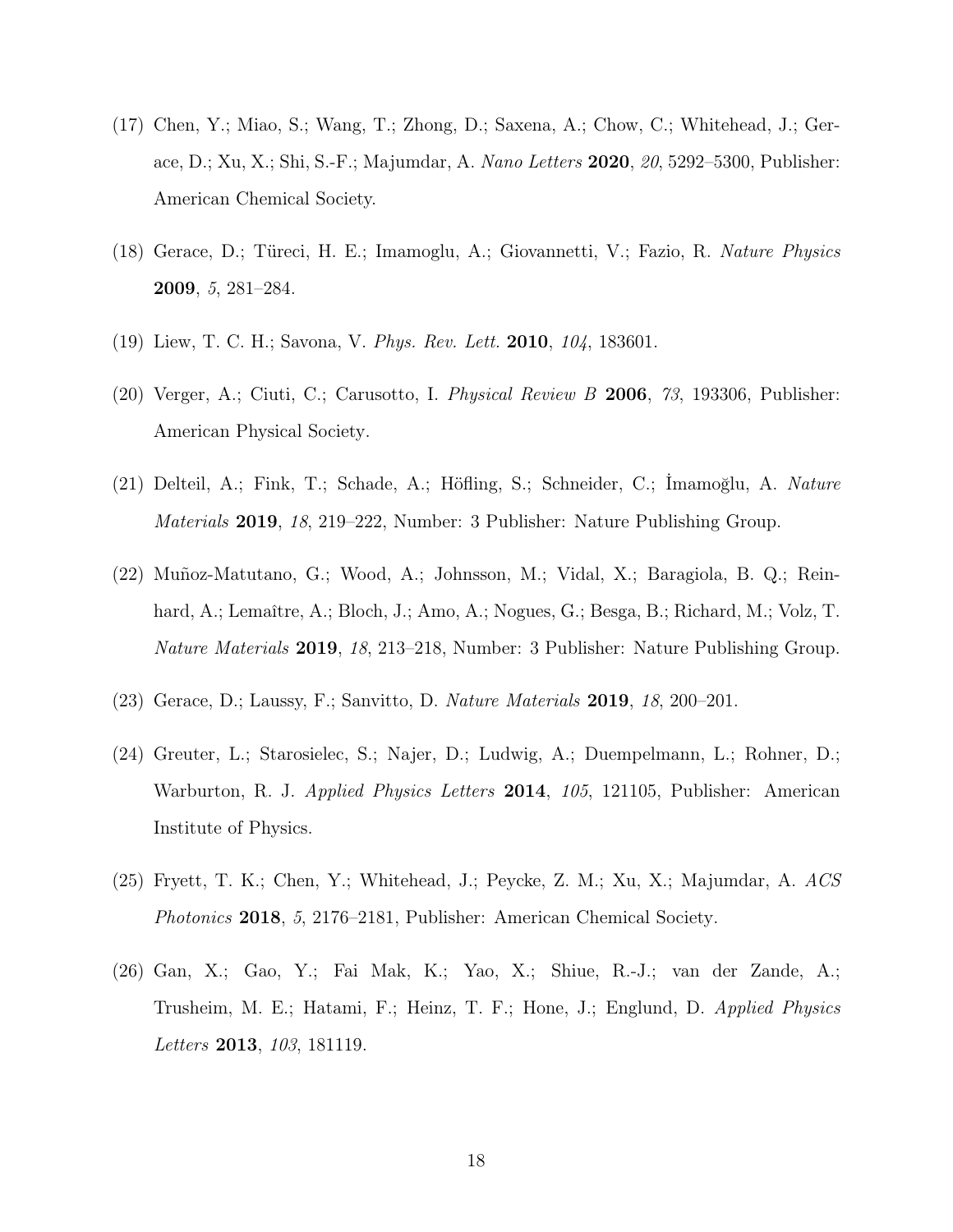- <span id="page-18-0"></span>(27) Wu, S.; Buckley, S.; Jones, A. M.; Ross, J. S.; Ghimire, N. J.; Yan, J.; Mandrus, D. G.; Yao, W.; Hatami, F.; Vučković, J.; Majumdar, A.; Xu, X. 2D Materials 2014, 1, 011001.
- <span id="page-18-1"></span>(28) Gerace, D.; Andreani, L. C. Physical Review B 2007, 75, 235325, Publisher: American Physical Society.
- <span id="page-18-2"></span>(29) Deng, H.; Haug, H.; Yamamoto, Y. Reviews of Modern Physics 2010, 82, 1489–1537, Publisher: American Physical Society.
- <span id="page-18-3"></span>(30) Lundt, N.; Maryński, A.; Cherotchenko, E.; Pant, A.; Fan, X.; Tongay, S.; Sęk, G.; Kavokin, A. V.; Höfling, S.; Schneider, C. 2D Materials 2016, 4, 015006, Publisher: IOP Publishing.
- <span id="page-18-4"></span>(31) Morozov, Y. V.; Kuno, M. *Applied Physics Letters* 2015,  $107$ , 083103, Publisher: American Institute of Physics.
- <span id="page-18-5"></span>(32) Rosser, D.; Gerace, D.; Chen, Y.; Liu, Y.; Whitehead, J.; Ryou, A.; Andreani, L. C.; Majumdar, A.  $arXiv:2010.05458$  [physics, physics:quant-ph] 2020, arXiv: 2010.05458.
- <span id="page-18-6"></span>(33) Garraway, B. M. Philosophical Transactions of the Royal Society A: Mathematical, Physical and Engineering Sciences 2011, 369, 1137–1155, Publisher: Royal Society.
- <span id="page-18-7"></span>(34) Quan, Q.; Loncar, M. Optics Express 2011, 19, 18529–18542, Publisher: Optical Society of America.
- <span id="page-18-8"></span>(35) Englund, D.; Majumdar, A.; Faraon, A.; Toishi, M.; Stoltz, N.; Petroff, P.; Vučković, J. Physical Review Letters 2010, 104, 073904, Publisher: American Physical Society.
- <span id="page-18-9"></span>(36) Collett, M. J.; Gardiner, C. W. Physical Review A 1984, 30, 1386–1391, Publisher: American Physical Society.
- <span id="page-18-10"></span>(37) Gardiner, C. W.; Collett, M. J. Physical Review A 1985, 31, 3761–3774, Publisher: American Physical Society.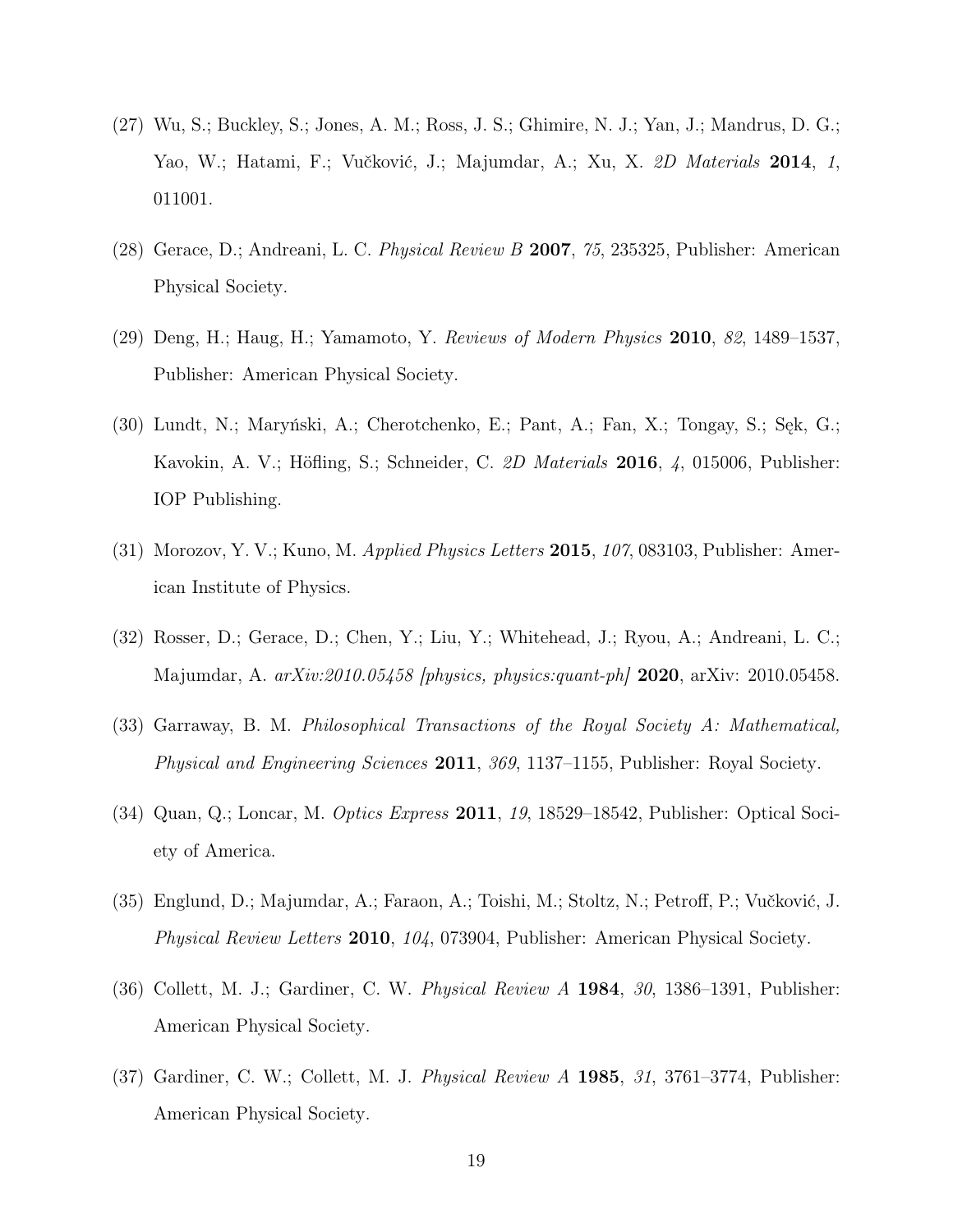- <span id="page-19-0"></span>(38) Xu, Y.; Li, Y.; Lee, R. K.; Yariv, A. Physical Review E 2000, 62, 7389–7404, Publisher: American Physical Society.
- <span id="page-19-1"></span>(39) Rudin, S.; Reinecke, T. L.; Segall, B. Physical Review B 1990, 42, 11218–11231, Publisher: American Physical Society.
- <span id="page-19-2"></span>(40) Selig, M.; Berghäuser, G.; Raja, A.; Nagler, P.; Schüller, C.; Heinz, T. F.; Korn, T.; Chernikov, A.; Malic, E.; Knorr, A. Nature Communications 2016, 7, 13279, Number: 1 Publisher: Nature Publishing Group.
- <span id="page-19-3"></span>(41) Afzal, F. O.; Halimi, S. I.; Weiss, S. M. JOSA B 2019, 36, 585–595, Publisher: Optical Society of America.
- <span id="page-19-4"></span>(42) Rosser, D.; Fryett, T.; Saxena, A.; Ryou, A.; Majumdar, A. Optical Materials Express 2020, 10, 645–652, Publisher: Optical Society of America.
- <span id="page-19-5"></span>(43) Martin, E. W.; Horng, J.; Ruth, H. G.; Paik, E.; Wentzel, M.-H.; Deng, H.; Cundiff, S. T. Physical Review Applied 2020, 14, 021002, Publisher: American Physical Society.
- <span id="page-19-6"></span>(44) Kang, S. et al. Nature 2020, 583, 785–789, Number: 7818 Publisher: Nature Publishing Group.
- <span id="page-19-7"></span>(45) Andreani, L. C.; Panzarini, G.; Gérard, J.-M. Physical Review B 1999, 60, 13276– 13279, Publisher: American Physical Society.
- <span id="page-19-8"></span>(46) Panzarini, G.; Andreani, L. C. Physical Review B 1999, 60, 16799–16806, Publisher: American Physical Society.
- <span id="page-19-9"></span>(47) Fan, S.; Kocabaş, Ş. E.; Shen, J.-T. Physical Review A 2010, 82, 063821, Publisher: American Physical Society.